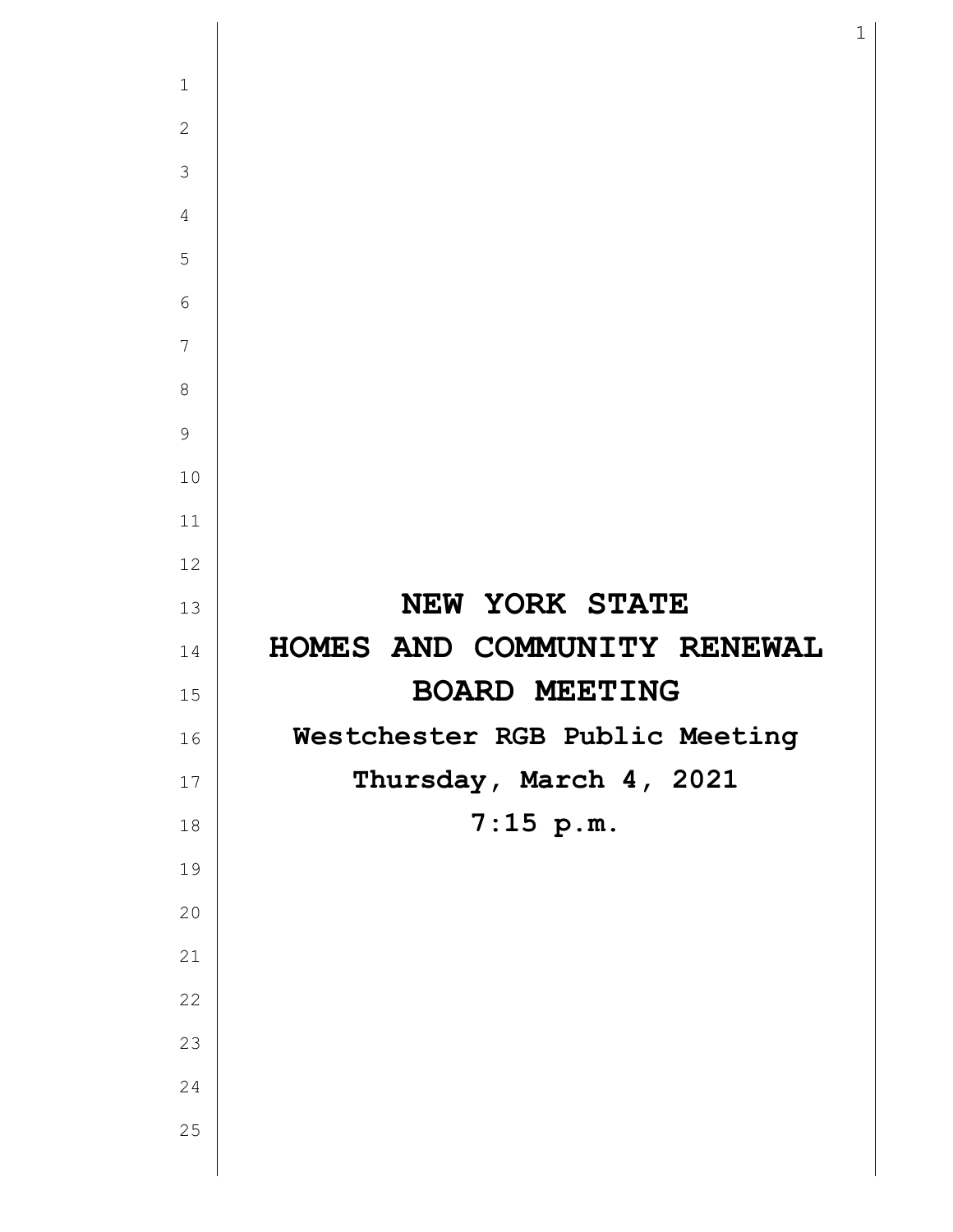#### [START RECORDING]

2 3 4 5 6 7 8 9 10 11 12 13 14 15 16 17 18 19 20 21 22 23 24 25 MR. PETER STECKER: Okay. So Good evening. It's March 4th. It's approximately 7:15. This is the Westchester County Rent Guidelines Board public meeting for the scheduling of the June 2021 meetings. I have to read the introduction first. And then I'll hand it over to you, Elsa. MS. ELSA RUBIN: Okay. MR. STECKER: In response to the governor's directive to take every effort to keep New Yorkers safe and mitigate the spread of COVID-19, pursuant to Executive Order 202-1 and its updates, the Westchester County of Rent Guidelines Board will be conducting a public meeting to, among other things, schedule dates for public hearings and meetings to determine the guideline rates of rent adjustment for housing accommodations, subject to the ETPA for leases commencing between October 1st and September 30th, 2021 to 2022, via teleconference. Instructions for the members of the public to listen to the meeting have been posted to HCRs website. Afterwards the meeting will be transcribed. And the public will have the ability to view the transcript. So with that being said, I'll hand it over to you, Elsa. MS. RUBIN: Good evening, everybody. It's very nice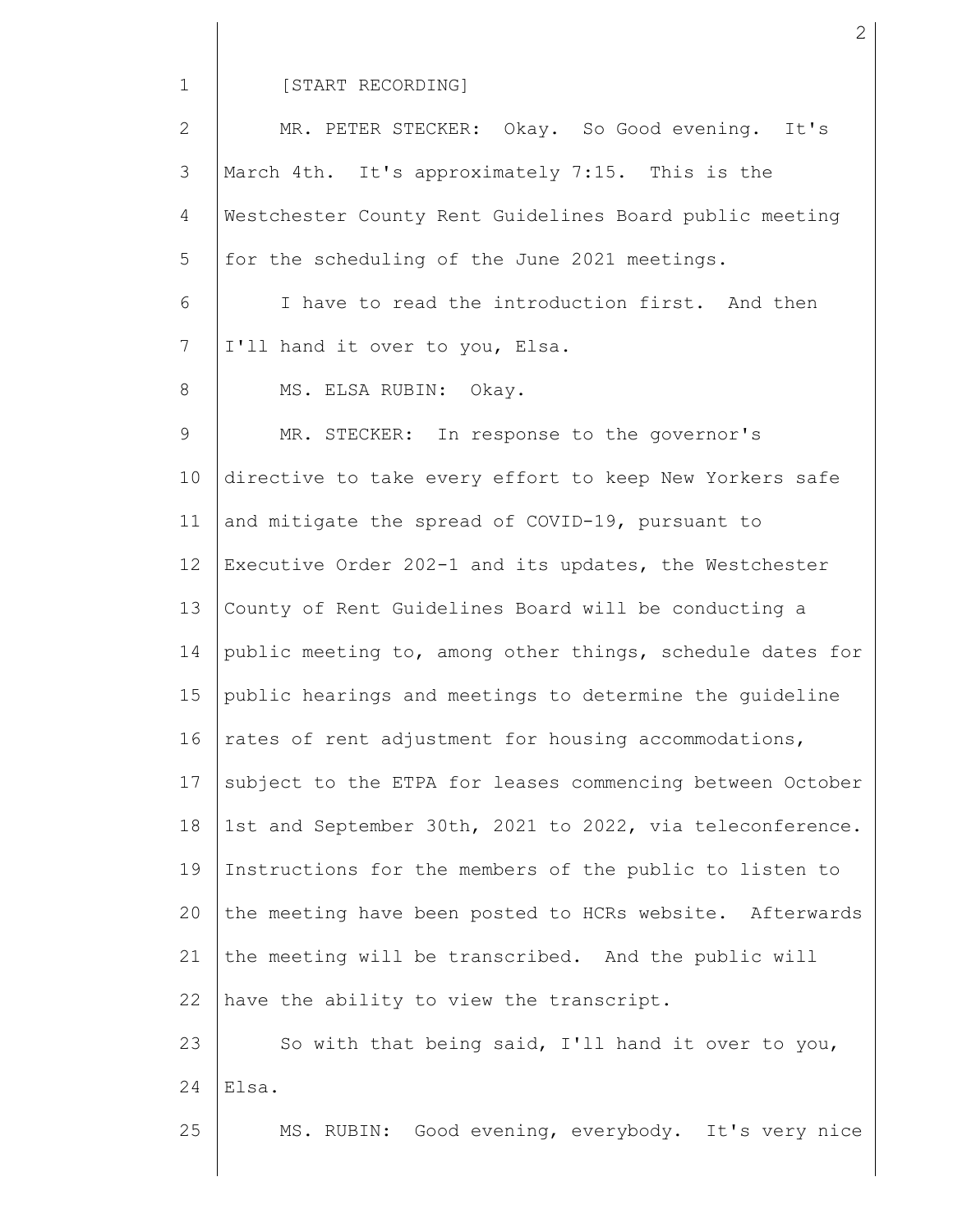| $\mathbf 1$ | to see all of you. It's been a tough year. I can't wait |  |  |  |  |  |  |
|-------------|---------------------------------------------------------|--|--|--|--|--|--|
| 2           | to see you in person, all of you. It's -- it's been a   |  |  |  |  |  |  |
| 3           | try -- trying year. And I'm glad we are all here, and   |  |  |  |  |  |  |
| 4           | we're healthy, and there's light at the end of the      |  |  |  |  |  |  |
| 5           | tunnel.                                                 |  |  |  |  |  |  |
| 6           | I'm going to take the roll now.                         |  |  |  |  |  |  |
| 7           | Velene Acquah.                                          |  |  |  |  |  |  |
| 8           | MS. VELENE ACQUAH: I'm present.                         |  |  |  |  |  |  |
| 9           | MS. RUBIN: LaMont Badru?                                |  |  |  |  |  |  |
| 10          | MR. LAMONT BADRU: Here.                                 |  |  |  |  |  |  |
| 11          | MS. RUBIN: Eddie Mae Barnes, which is supposed to       |  |  |  |  |  |  |
| 12          | be on the phone, right?                                 |  |  |  |  |  |  |
| 13          | MR. STECKER: Yeah.                                      |  |  |  |  |  |  |
| 14          | MS. ACQUAH: She's probably trying to get on.            |  |  |  |  |  |  |
| 15          | MR. STECKER: Yeah. She -- she is here. I just           |  |  |  |  |  |  |
| 16          | asked her to unmute herself, so.                        |  |  |  |  |  |  |
| 17          | MS. EDDIE MAE BARNES: Hello?                            |  |  |  |  |  |  |
| 18          | MS. TAMARA STEWART: Hi. Eddie Mae.                      |  |  |  |  |  |  |
| 19          | MS. BARNES: Hi. I'm sorry. I am on. I'm here            |  |  |  |  |  |  |
| 20          | now.                                                    |  |  |  |  |  |  |
| 21          | MS. RUBIN: Okay. Glad to hear you.                      |  |  |  |  |  |  |
| 22          | Eliot Cherson?                                          |  |  |  |  |  |  |
| 23          | MR. ELIOT CHERSON: I'm here.                            |  |  |  |  |  |  |
| 24          | MS. RUBIN: Kenneth Finger?                              |  |  |  |  |  |  |
| 25          | MR. KENNETH FINGER: Here.                               |  |  |  |  |  |  |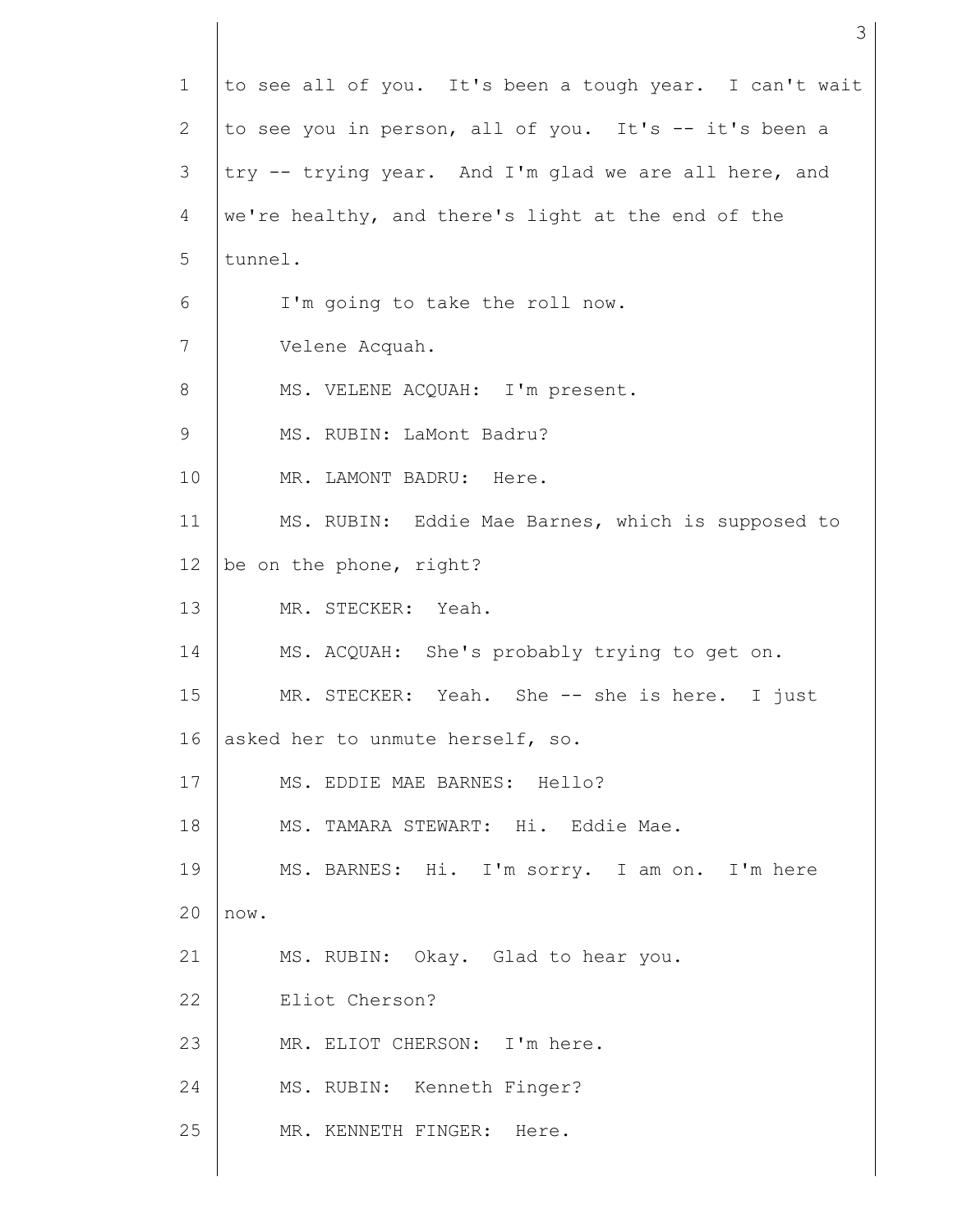| $\mathbf 1$     | MS. RUBIN: Evelyn Santiago?                              |  |  |  |  |  |  |
|-----------------|----------------------------------------------------------|--|--|--|--|--|--|
| $\overline{2}$  | MS. EVELYN SANTIAGO: Here.                               |  |  |  |  |  |  |
| 3               | MS. RUBIN: Tamara Stewart?                               |  |  |  |  |  |  |
| 4               | MS. STEWART: Present.                                    |  |  |  |  |  |  |
| 5               | MS. RUBIN: And I'm Elsa Rubin, public member and         |  |  |  |  |  |  |
| 6               | chair of the board.                                      |  |  |  |  |  |  |
| 7               | And as I said, this is a meeting to establish the        |  |  |  |  |  |  |
| 8               | scheduling for the month of June 2021. And I hope        |  |  |  |  |  |  |
| 9               | everybody has the schedule handy and has the month of    |  |  |  |  |  |  |
| 10              | June available too because that's important. We need to  |  |  |  |  |  |  |
| 11              | all be in sync.                                          |  |  |  |  |  |  |
| 12 <sup>°</sup> | I don't know if I - Peter, if you have any other         |  |  |  |  |  |  |
| 13              | comments or?                                             |  |  |  |  |  |  |
| 14              | MR. STECKER: I guess the only thing that I'll bring      |  |  |  |  |  |  |
| 15              | up is that I know at the last meeting and in the interim |  |  |  |  |  |  |
| 16              | you had asked me about the new member for the Rent       |  |  |  |  |  |  |
| 17              | Guidelines Board. I just wanted to let the board know I  |  |  |  |  |  |  |
| 18              | reached out to the new chair of the appointments         |  |  |  |  |  |  |
| 19              | committee for Westchester Board of Legislators, Tyra     |  |  |  |  |  |  |
| 20              | Woodson Samuels. I know that they're working on getting  |  |  |  |  |  |  |
| 21              | someone over to us. So I don't know how long that        |  |  |  |  |  |  |
| 22              | process is going to take. But it is in progress. And     |  |  |  |  |  |  |
| 23              | we've reached out to them.                               |  |  |  |  |  |  |
| 24              | So once we get that individual sent over to us we'll     |  |  |  |  |  |  |

25 |be able to interview them. And if acceptable, you know,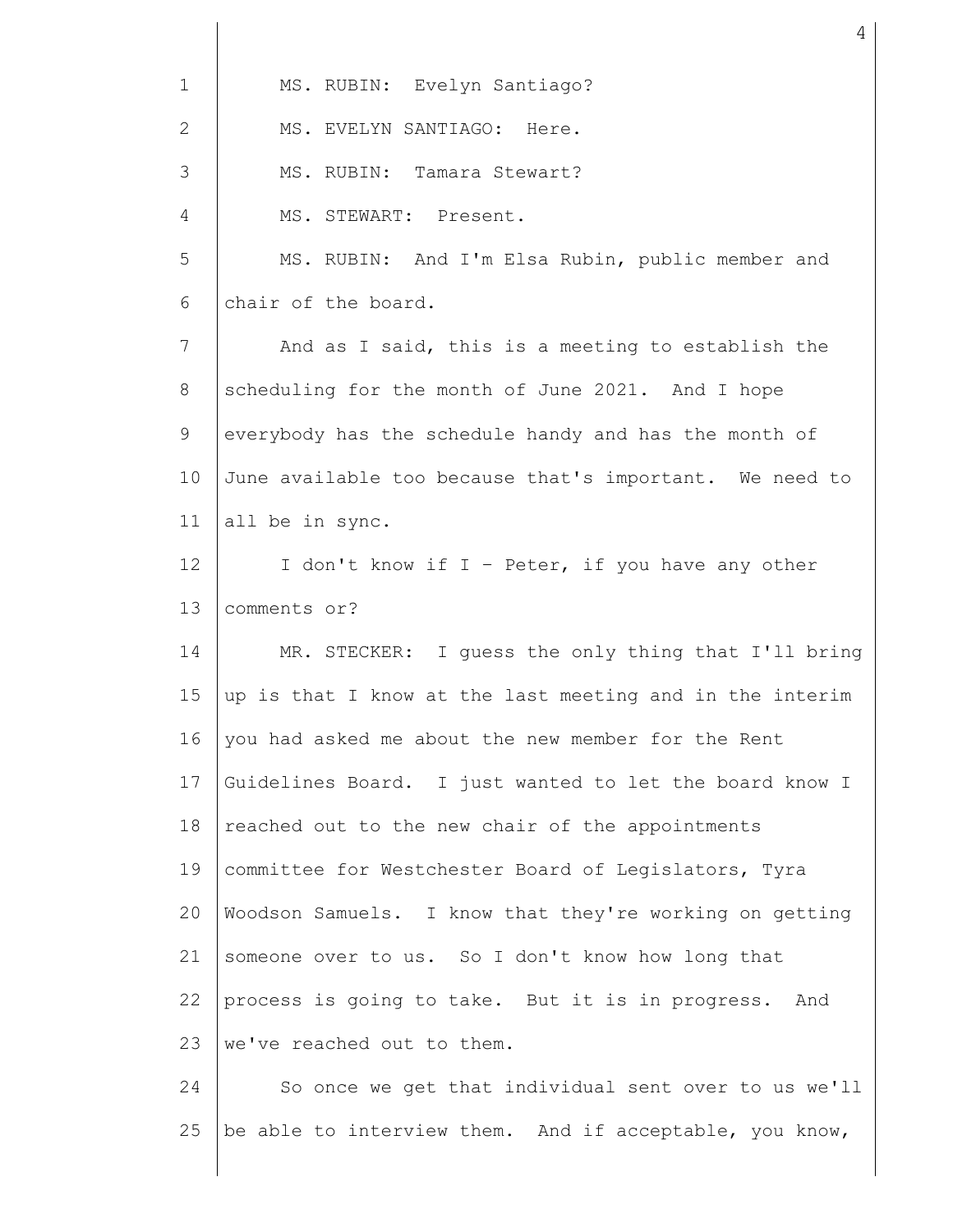1 2 3 4 5 6 7 8 9 10 11 12 13 14 15 16 17 18 19 20 21 22 23 24 25 they'll be appointed as a member of the board. I'm not sure, at this point, whether that will happen before June. But at this point, that's where everything stands. MS. RUBIN: Okay. And who's the chair of the committee? MR. STECKER: It's Tyre Woodson Samuels. MS. RUBIN: Okay. So that's -- anybody else has any comment or question? MR. FINGER: My only question of Peter is when are the surveys going out or have they gone out? MR. STECKER: Yes. We did hear from Guy. So the notices via USPS have begun. They're going -- they went out, I guess, February 22nd, 2021. And that informs them that the submission period begins March 1st, 2021. So that process is already started. I know that the question always is, you know, how early can you get the research presentation, and the numbers, and all that. What we're hearing from Guy is that it's, you know, going to be the same as it has been in the past. So therefore the earliest that they'll be able to hold the research meeting, that they're willing to, is June 9th which is the exact same date that the research meeting was held last year. And that's a Wednesday -- the second Wednesday in June. MS. SANTIAGO: I had a question about the previous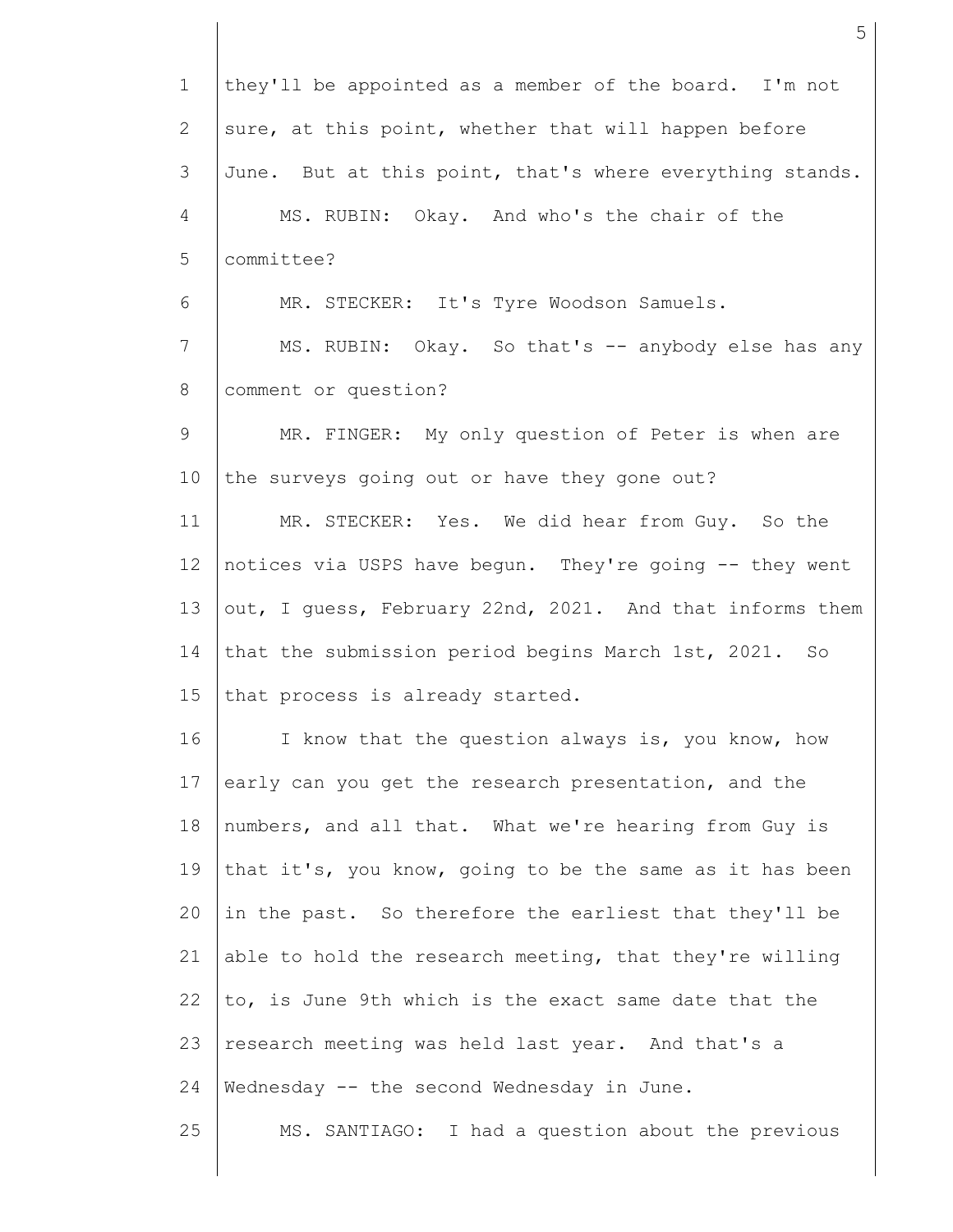1 2 3 4 topic. The member, if you -- if we don't have someone by June, in terms of the vote, I guess because we have an even number of people there's a possibility of a deadlock?

5 6 7 8 9 10 11 12 13 14 15 16 17 18 19 20 21 22 23 24 25 MR. STECKER: Well, in order to have a valid move by the board, there would have to be a majority of the members, you know, voting in favor of something. So in other words, if there's not a majority then it -- it simply doesn't -- it doesn't pass. So you know, the majority of the board is still five. And if its just got four members then -- does that answer the question? MS. SANTIAGO: Yes. I -- I'm just concerned that we have one less voting member. That's all. MR. STECKER: Uh-huh. MR. FINGER: It's been that way for a while. MS. BARNES: Yes, it has. MS. RUBIN: So you mentioned the date, June 9th? MR. STECKER: Yeah. It's June 9th. Yep. MS. RUBIN: That is for? MR. STECKER: That would be the earliest that the research unit is willing to hold the meeting for the presentation of their tabulations based on the survey that went out to the owners. It's all -- MR. FINGER: I still -- MR. STECKER: -- done online now.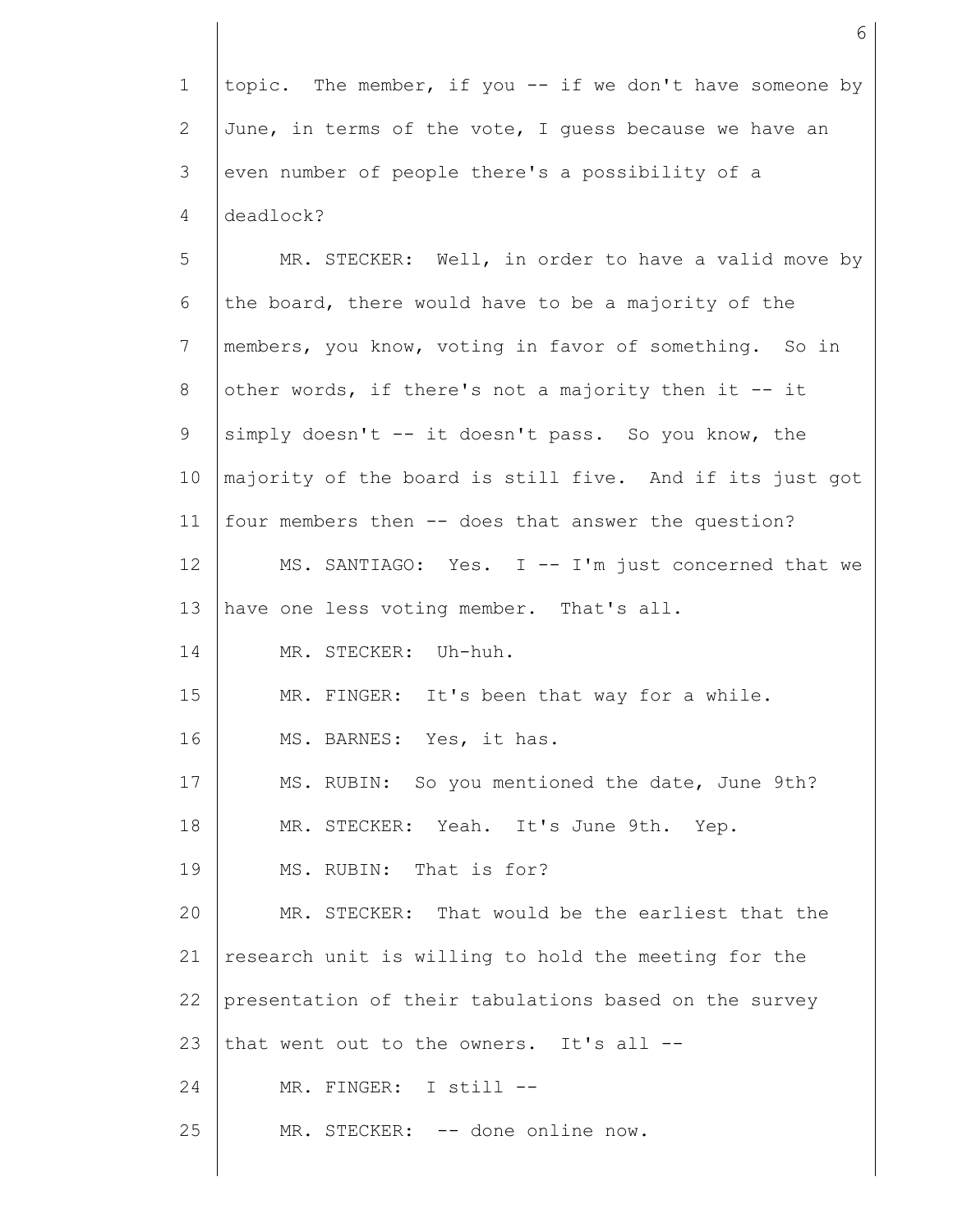1 2 3 4 5 6 7 8 9 10 11 12 13 14 15 16 17 18 19 20 21 22 23 24 25 MR. FINGER: I still have a problem with that. It's supposed to be in 45 days. That means April 15th. That means that the two months, although it's computerized, they can't put it together. To me, that -- that's crazy. MR. STECKER: Uh-huh. Well -- MR. FINGER: For whatever it's worth, that's my point. MR. STECKER: Okay. Well, you know, we did reach out to them. And we, you know, requested what the absolute earliest would be if anything would change this year. That's what we've heard from them. I guess my suggestion would be to bring it up at the -- at the research meeting in hopes that maybe next year it'll be a -- you know, there would be an update. But I know this is a conversation that happens every year. And it's been happening much longer than my involvement with the board. So you know, at this point, they're saying June 9th is the earliest they can give it to us. MR. FINGER: Actually we used to get it in May, if I remember correctly. Eliot, do you remember that? No? MR. CHERSON: Yeah. No, I think you're right. Yeah. Yep. Hey, it's a new world, Kenny. MR. FINGER: Yeah. The more computerized they become the less efficient.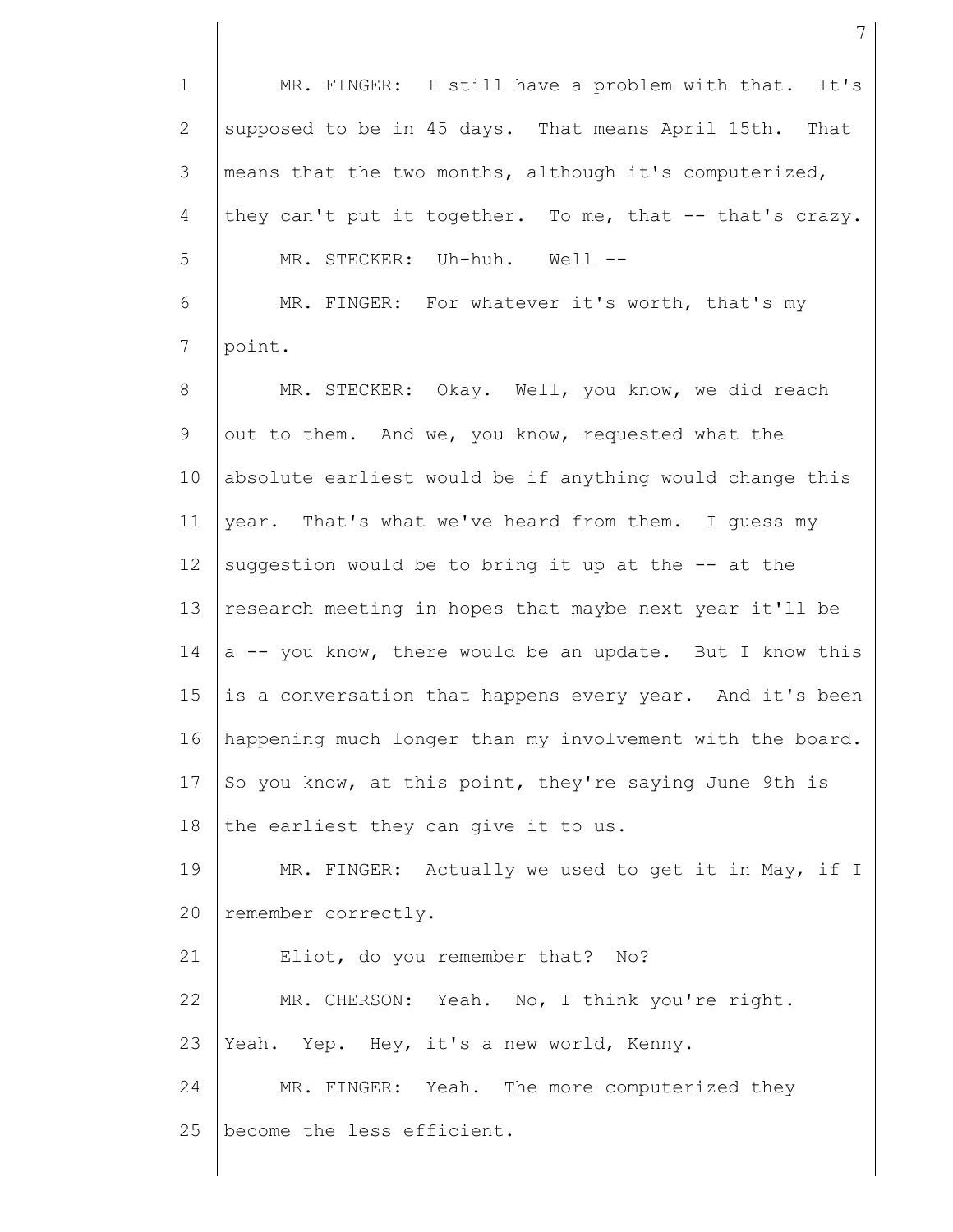1 2 3 4 5 6 7 8 9 10 11 12 13 14 15 16 17 18 19 20 21 22 23 24 25 MR. CHERSON: Whole new world. MR. FINGER: All right. I will -- I will maintain my peace. Thank you, Peter. MR. STECKER: All right. MR. CHERSON: So is that -- are we having a meeting June 9th? Is that what you're proposing? MR. STECKER: Well, what I'm saying, for the research meeting is that's the absolute earliest. I know the board wants it as early as possible. So since you are the first board to meet to set the meetings for this year, June 9th would seem to be what you guys would probably want to set that meeting for. Because it's not going to get any better than that. So -- MR. FINGER: Okay with me. MR. STECKER: -- you know -- MS. RUBIN: So we have -- MR. STECKER: -- and -- and again, that was the exact same date that you set it for last year as well. MS. RUBIN: So we have first choice for the meetings and the hearings? MR. STECKER: That's right. Yep. MS. RUBIN: Okay. Good. MR. FINGER: Move we have it June 9th. MR. STECKER: Move we have on June 9th?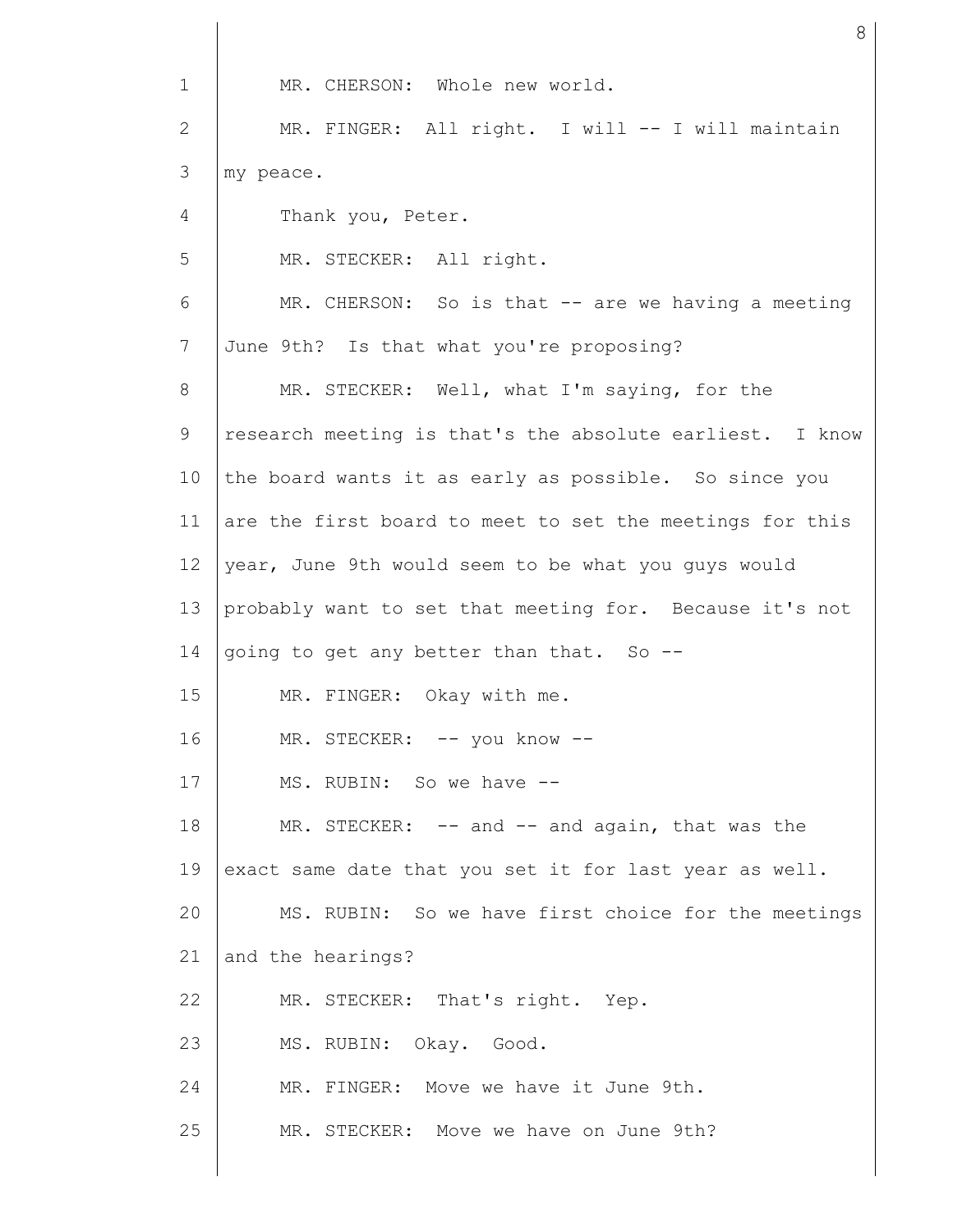1 2 3 4 5 6 7 8 9 10 11 12 13 14 15 16 17 18 19 20 21 22 23 24 25 MR. FINGER: No, I'm -- I'm suggesting -- MR. STECKER: Oh, move -- move that you have it on June 9th? MR. FINGER: -- make a motion that we'd have the research people June 9th. We can start with the hearings before that. And we can go after that. MS. RUBIN: Yeah. MS. BARNES: Second. MR. CHERSON: Do we need to vote on each day? MR. FINGER: I don't know. Do we? Do we? MR. CHERSON: I don't think so. MS. RUBIN: I don't think so. MR. CHERSON: I think we just stick -- you know, agree on the days. MS. RUBIN: Right. MR. CHERSON: It's how we've done in the past. I don't think we voted on. MS. RUBIN: Okay. MR. FINGER: Okay with me. MS. ACQUAH: I have no objection to the research meeting on June the 9th. MS. SANTIAGO: Nor do I. MS. BARNES: Neither do I. MR. CHERSON: Okay. So that's at DHC --MS. RUBIN: I'm fine with it.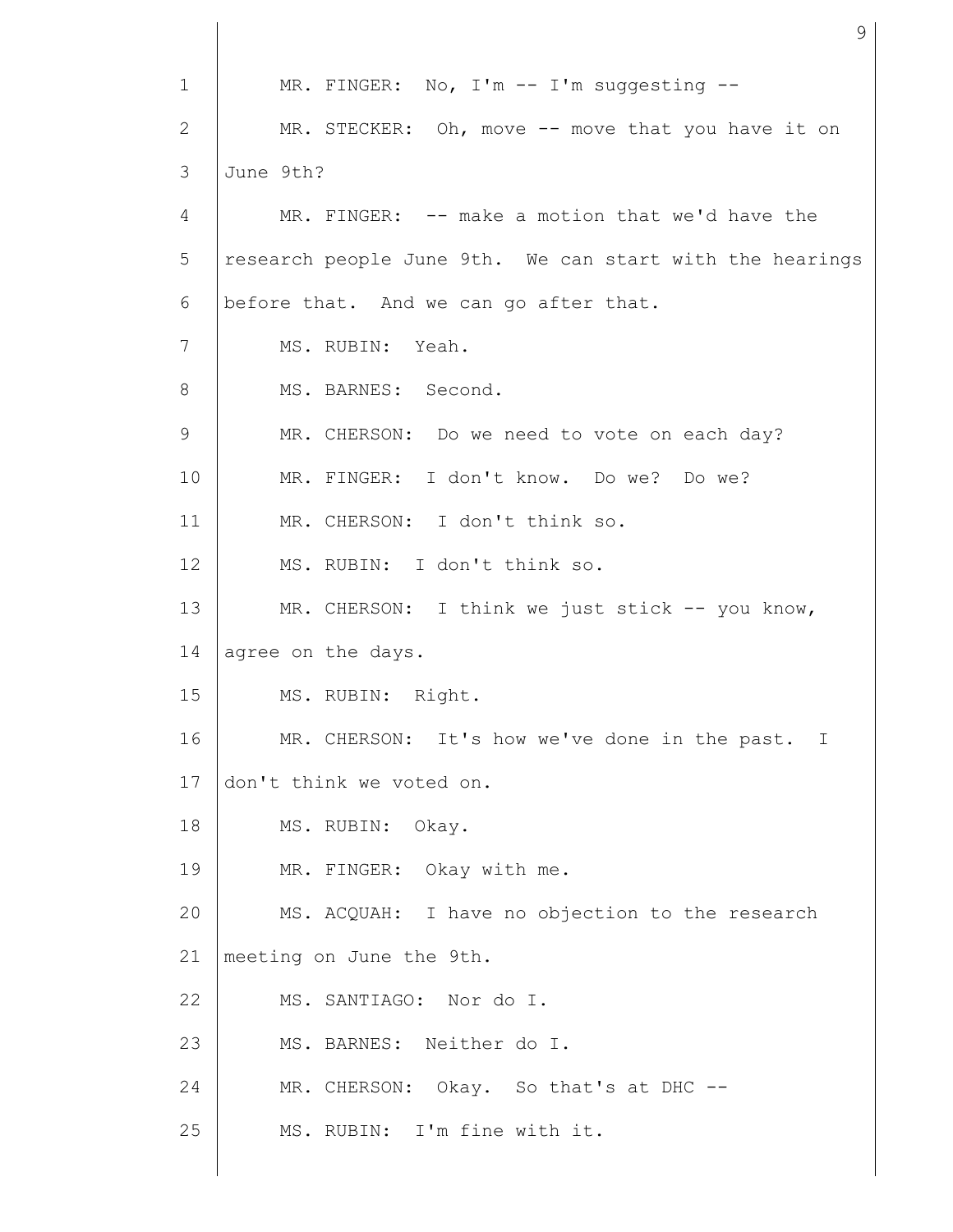1 2 3 4 5 6 7 8 9 10 11 12 13 14 15 16 17 18 19 20 21 22 23 24 25 MR. CHERSON: -- at DHC office. MR. STECKER: I guess that's something that --MS. RUBIN: No. It's going to be Zoom. (Indiscernible). MR. CHERSON: All right. What am I saying. Silly me. MR. FINGER: Yeah. I'm -- MS. RUBIN: Yeah. I know you want to see us. MR. CHERSON: Well maybe, you know, by then maybe things will -- MS. ACQUAH: Be a little different? MR. CHERSON: -- by May 30 -- I hoping by Memorial Day no more masks, you know. Everybody's vaccinated. MR. FINGER: I'll be frank. I'm going to probably do it virtually. MS. SANTIAGO: Yeah. I'd -- I'd bet money on that. MS. RUBIN: Yeah. MS. ACQUAH: Yes. Probably. MR. FINGER: All right. Do we get some days? What are we, three hearings again? MS. ACQUAH: I propose Monday, the 7th for hearing number one. MR. CHERSON: I'm -- I'm okay with that. MS. ACQUAH: Anybody have a problem with Monday the 7th for number one?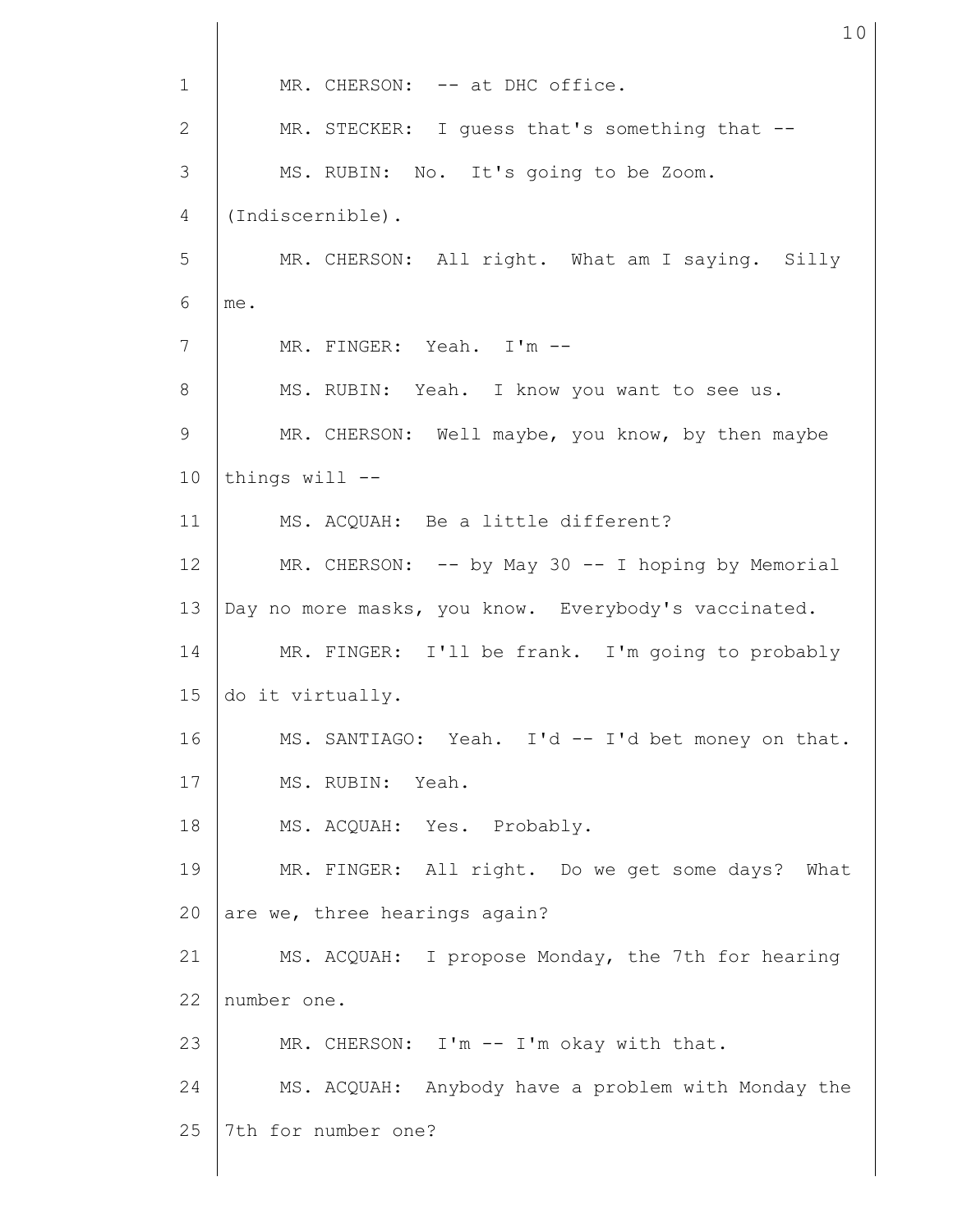| $\mathbf{1}$ | MR. FINGER: Nope.                                     |  |  |  |  |  |
|--------------|-------------------------------------------------------|--|--|--|--|--|
| 2            | MS. SANTIAGO: Nope. I'm good.                         |  |  |  |  |  |
| 3            | MS. RUBIN: This is the first -- it's the first --     |  |  |  |  |  |
| 4            | MS. BARNES: (indiscernible).                          |  |  |  |  |  |
| 5            | MS. STEWART: First public hearing?                    |  |  |  |  |  |
| 6            | MS. RUBIN: Hearing or meeting?                        |  |  |  |  |  |
| 7            | MS. ACQUAH: Hearing or --                             |  |  |  |  |  |
| 8            | MR. CHERSON: Public hearing.                          |  |  |  |  |  |
| 9            | MS. SANTIAGO: Oh. But will we have public hearing.    |  |  |  |  |  |
| 10           | MR. FINGER: Public hearing.                           |  |  |  |  |  |
| 11           | MR. STECKER: Public hearing.                          |  |  |  |  |  |
| 12           | MS. STEWART: So this is the first public hearing on   |  |  |  |  |  |
| 13           | the 7th?                                              |  |  |  |  |  |
| 14           | MR. FINGER: How about the 14th and 15th for the       |  |  |  |  |  |
| 15           | next two?                                             |  |  |  |  |  |
| 16           | MS. STEWART: I could go with the 15th for number      |  |  |  |  |  |
| 17           | two. But I would like to have -- see number three the |  |  |  |  |  |
| 18           | week after.                                           |  |  |  |  |  |
| 19           | MR. FINGER: 21st? What day?                           |  |  |  |  |  |
| 20           | MS. STEWART: 21st or 22nd.                            |  |  |  |  |  |
| 21           | MR. FINGER: 21st is better for me. Mondays are        |  |  |  |  |  |
| 22           | better for me.                                        |  |  |  |  |  |
| 23           | MS. STEWART: All right. So number two on the 15th.    |  |  |  |  |  |
| 24           | Number three on the 21st?                             |  |  |  |  |  |
| 25           | MS. RUBIN: Sounds good.                               |  |  |  |  |  |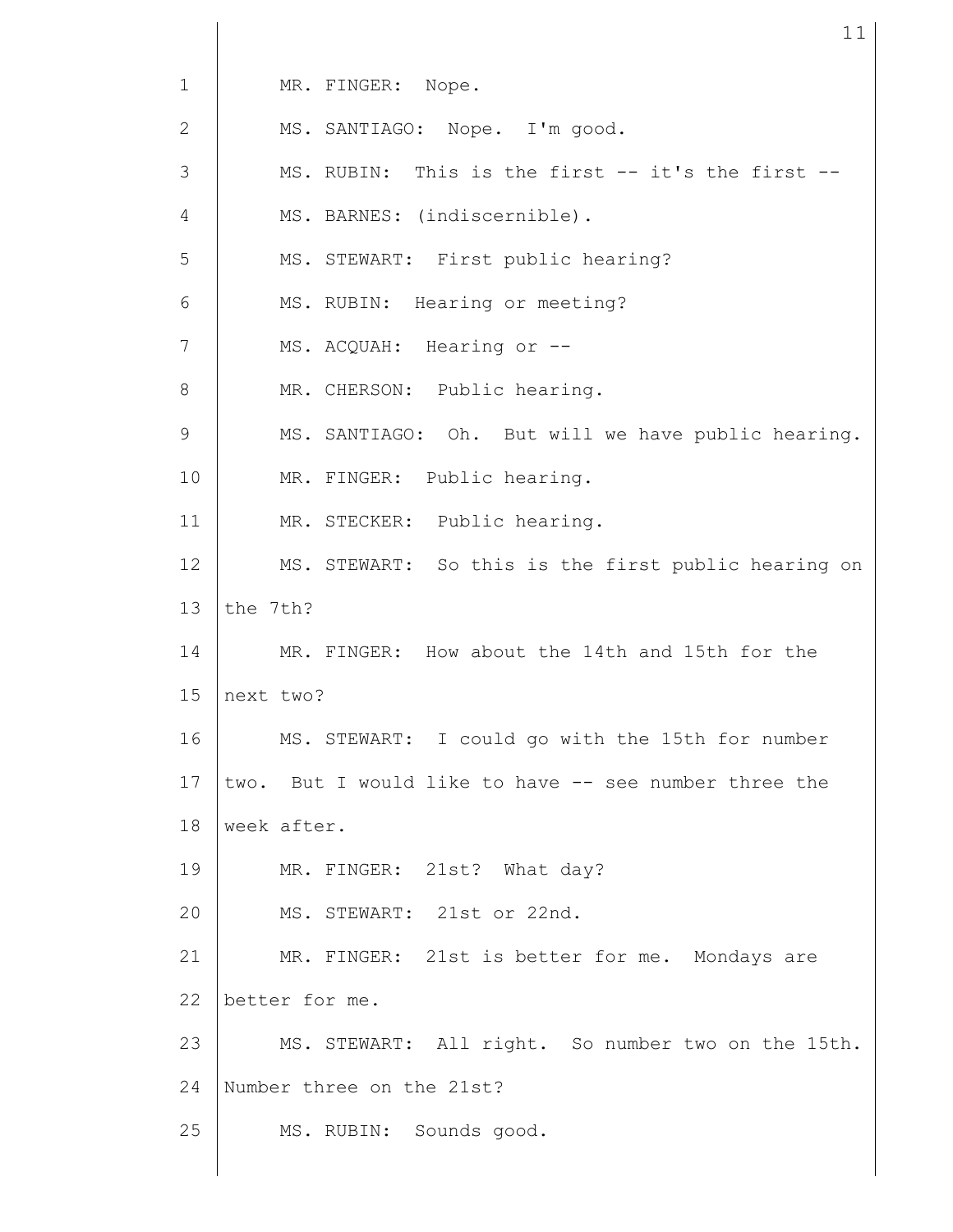| $\mathbf{1}$ | MS. STEWART: Does that work for other people?            |  |  |  |  |  |  |
|--------------|----------------------------------------------------------|--|--|--|--|--|--|
| 2            | MS. BARNES: Works for me.                                |  |  |  |  |  |  |
| 3            | MS. RUBIN: Yes.                                          |  |  |  |  |  |  |
| 4            | MR. FINGER: Yeah. It works for me too.                   |  |  |  |  |  |  |
| 5            | MR. CHERSON: It's fine.                                  |  |  |  |  |  |  |
| 6            | MR. FINGER: Now, I -- I -- that leaves us only           |  |  |  |  |  |  |
| 7            | with -- in my calendar I only have the 22nd, 23rd, and   |  |  |  |  |  |  |
| 8            | 28th left. I'm busy the 24th, and 29th, and 30th. So     |  |  |  |  |  |  |
| 9            | the 22nd, 23rd, and 28th any -- any one or two of those  |  |  |  |  |  |  |
| 10           | days depending on how many days we want for argument. Or |  |  |  |  |  |  |
| 11           | can we do it all in one day? Or what?                    |  |  |  |  |  |  |
| 12           | MS. STEWART: What about the 23rd for the                 |  |  |  |  |  |  |
| 13           | presentation then?                                       |  |  |  |  |  |  |
| 14           | MR. FINGER: All right. And 28th for the vote?            |  |  |  |  |  |  |
| 15           | MS. RUBIN: What day is -- what day is the 28th?          |  |  |  |  |  |  |
| 16           | It's a Monday?                                           |  |  |  |  |  |  |
| 17           | MR. CHERSON: A Monday.                                   |  |  |  |  |  |  |
| 18           | MS. STEWART:<br>That's a Monday.                         |  |  |  |  |  |  |
| 19           | MR. CHERSON: I'm good.                                   |  |  |  |  |  |  |
| 20           | MS. RUBIN: That -- that sounds good to me.               |  |  |  |  |  |  |
| 21           | MS. BARNES:<br>Sure.                                     |  |  |  |  |  |  |
| 22           | MR. STECKER: So I do have the question about the         |  |  |  |  |  |  |
| 23           | dates. Last year there was a presentation meeting. And   |  |  |  |  |  |  |
| 24           | then there was a rebuttal and vote meeting. So is the    |  |  |  |  |  |  |
| 25           | idea on the 23rd to have the presentation and rebuttal?  |  |  |  |  |  |  |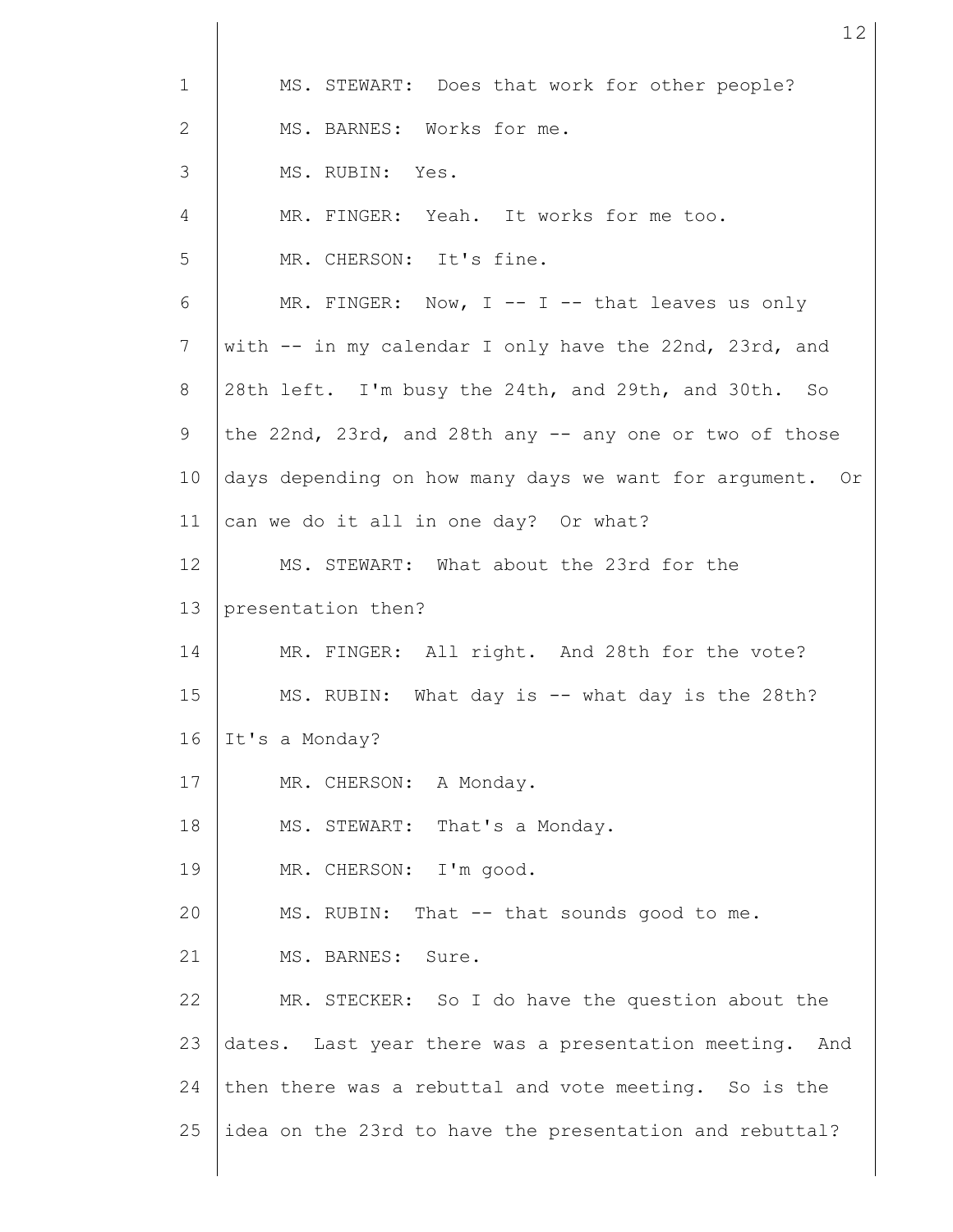| $\mathbf{1}$ | Or would it be like last year with the rebuttal followed |  |  |  |  |  |  |
|--------------|----------------------------------------------------------|--|--|--|--|--|--|
| 2            | by the vote meeting on the 28th?                         |  |  |  |  |  |  |
| 3            | MR. CHERSON: Well, if we --                              |  |  |  |  |  |  |
| 4            | MS. RUBIN: I think that would better, the 28th,          |  |  |  |  |  |  |
| 5            | have the rebuttal and the final vote.                    |  |  |  |  |  |  |
| 6            | MS. STEWART: And then the vote? Uh-huh.                  |  |  |  |  |  |  |
| 7            | MS. RUBIN: Yes.                                          |  |  |  |  |  |  |
| 8            | MS. ACQUAH: Agreed.                                      |  |  |  |  |  |  |
| $\mathsf 9$  | MS. SANTIAGO: I -- I'm -- I'm agreed with that --        |  |  |  |  |  |  |
| 10           | in agreement.                                            |  |  |  |  |  |  |
| 11           | MS. STEWART: Uh-huh.                                     |  |  |  |  |  |  |
| 12           | MR. CHERSON: Well, then --                               |  |  |  |  |  |  |
| 13           | MR. FINGER: I still think we can do it all in one        |  |  |  |  |  |  |
| 14           | night. But if you guys want two, obviously, we --        |  |  |  |  |  |  |
| 15           | MR. CHERSON: And that -- that train has left the         |  |  |  |  |  |  |
| 16           | station.                                                 |  |  |  |  |  |  |
| 17           | MS. STEWART: (Indiscernible).                            |  |  |  |  |  |  |
| 18           | MR. FINGER: (Indiscernible).                             |  |  |  |  |  |  |
| 19           | MS. ACQUAH: We're still having a meeting. So that        |  |  |  |  |  |  |
| 20           | should be fine, right?                                   |  |  |  |  |  |  |
| 21           | MR. FINGER: My trains never leave the station.           |  |  |  |  |  |  |
| 22           | MR. CHERSON: What? I didn't hear you. What? All          |  |  |  |  |  |  |
| 23           | right. So --                                             |  |  |  |  |  |  |
| 24           | MR. STECKER: Okay. Just to recap, I have June 7th        |  |  |  |  |  |  |
| 25           | for the first public hearing, June 9th for the research, |  |  |  |  |  |  |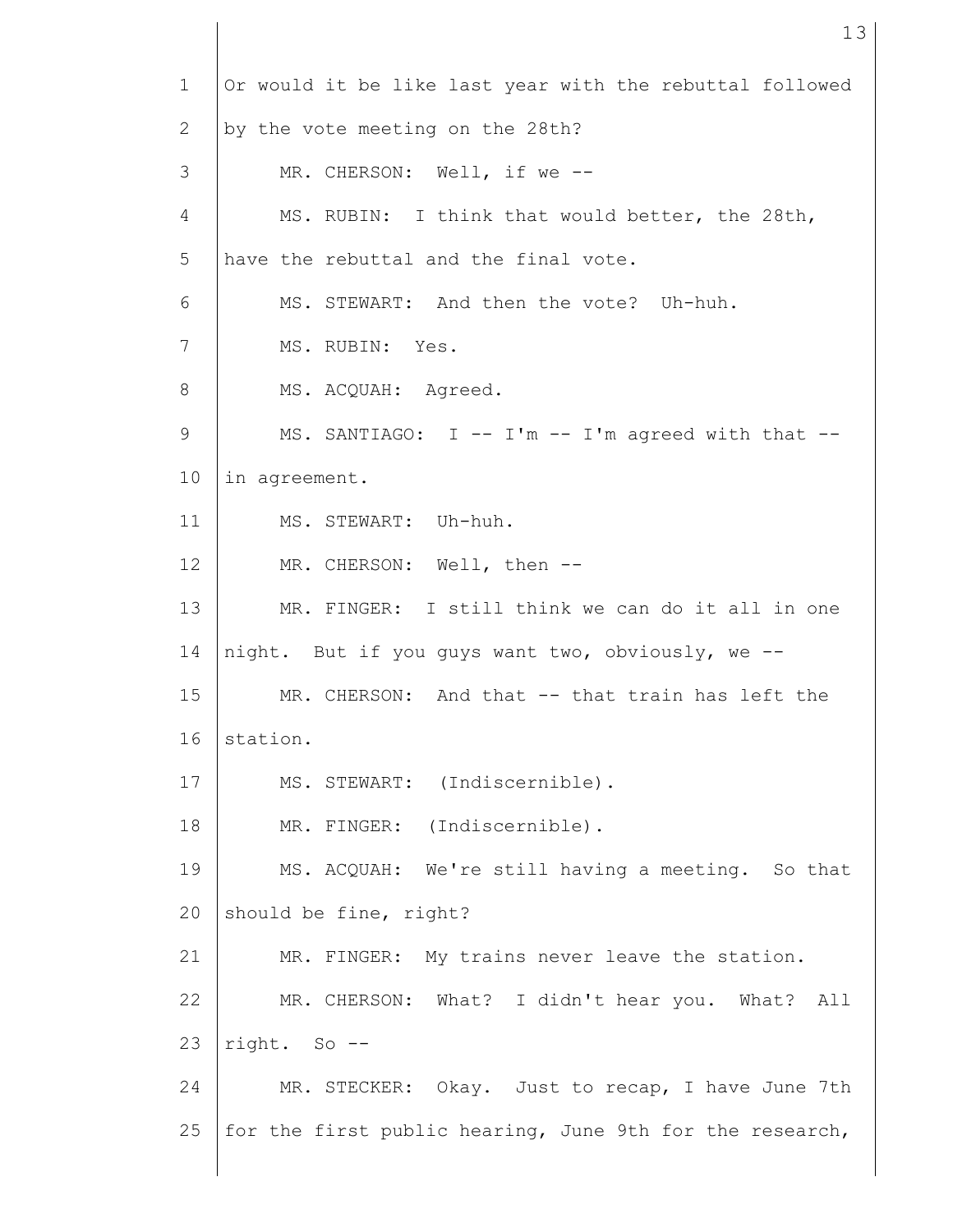| $\mathbf 1$  | June 15th for the second public hearing, June 21 for the  |  |  |  |  |  |
|--------------|-----------------------------------------------------------|--|--|--|--|--|
| $\mathbf{2}$ | third public hearing, June 23rd for the presentation, and |  |  |  |  |  |
| 3            | June 28th for the rebuttal and vote?                      |  |  |  |  |  |
| 4            | MS. ACQUAH:<br>Yep.                                       |  |  |  |  |  |
| 5            | MS. BARNES: Yes.                                          |  |  |  |  |  |
| 6            | MR. CHERSON: Wait a second. I just thought of             |  |  |  |  |  |
| 7            | something. I have a question, Elsa, if it's okay?         |  |  |  |  |  |
| 8            | MS. RUBIN: It's okay. Go ahead.                           |  |  |  |  |  |
| 9            | MR. CHERSON: Assuming it's a Zoom meeting --              |  |  |  |  |  |
| 10           | assuming it's a Zoom meeting, from my recollection, and I |  |  |  |  |  |
| 11           | may be wrong, from last year not too many people,         |  |  |  |  |  |
| 12           | especially the tenants did not -- for what -- and I'm not |  |  |  |  |  |
| 13           | getting into reasons, it doesn't matter -- there weren't  |  |  |  |  |  |
| 14           | too many people participating. And of course when we did  |  |  |  |  |  |
| 15           | these things live going to Mt. Vernon and then going to   |  |  |  |  |  |
| 16           | Yonkers and New Rochelle, White Plains, that made a lot   |  |  |  |  |  |
| 17           | of sense. But obviously, if we -- if we're not going to   |  |  |  |  |  |
| 18           | the physical places do we have to have this many          |  |  |  |  |  |
| 19           | meetings? Can we do it in a shorter -- do we have to      |  |  |  |  |  |
| 20           | have three public meetings first before we vote? Or even  |  |  |  |  |  |
| 21           | have the presentations?                                   |  |  |  |  |  |
| 22           | MS. RUBIN: Yeah. I think Eliot -- Eliot has a             |  |  |  |  |  |
| 23           | point. If -- if we have to be physically there, it's one  |  |  |  |  |  |
| 24           | thing.                                                    |  |  |  |  |  |
| 25           | MR. CHERSON: Yeah.                                        |  |  |  |  |  |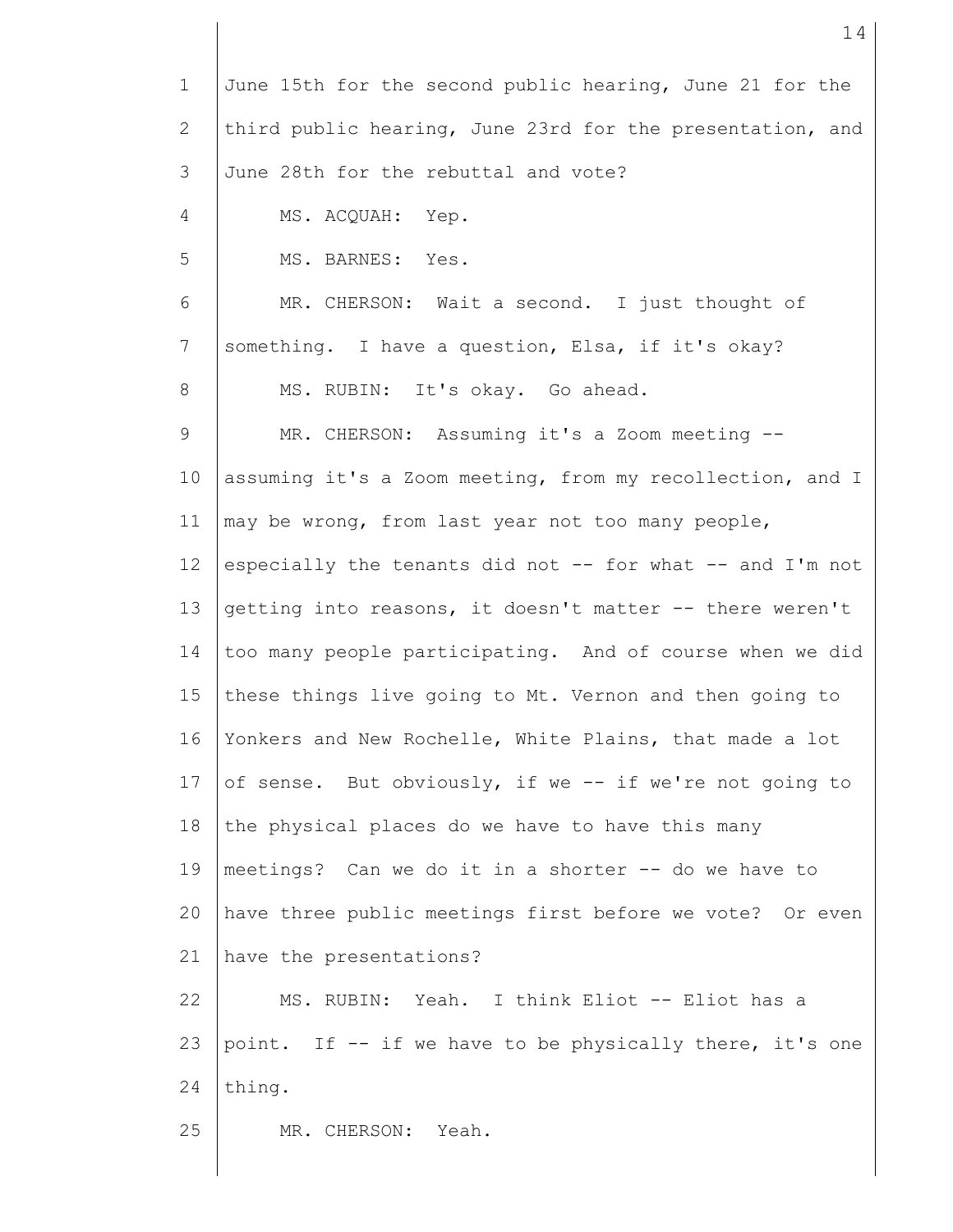1 2 3 4 5 6 7 8 9 10 11 12 13 14 15 16 17 18 19 20 21 22 23 24 25 MS. RUBIN: Because we want the neighbors in -- in that area to be present. But now things have changed. It's a -- it's a different world. Anybody can participate from anywhere. MR. CHERSON: We don't have to be anywhere. MS. RUBIN: Exactly. MR. CHERSON: We're just going to be right where we are right now. MS. STEWART: Uh-huh. MS. SANTIAGO: Sure. MR. FINGER: That's what  $I - so can we -- may I$ suggest then that instead of the third meeting on the 21st we have that meeting as the presentations? And then we go to the 28th and skip the 23rd. MS. STEWART: Nope. Not interested in doing that. MR. CHERSON: Why. MS. ACQUAH: So I'm like -- MR. CHERSON: Can I ask why? I'm just asking, why not? MS. STEWART: Well, because I know that there are - what I'm -- what I'm anticipating, and I don't have a date for it yet -- unfortunately I could not get a date from the National Low Income Housing people for when they are going to release the out-of-reach report, but I really want to see what they have to say. They've been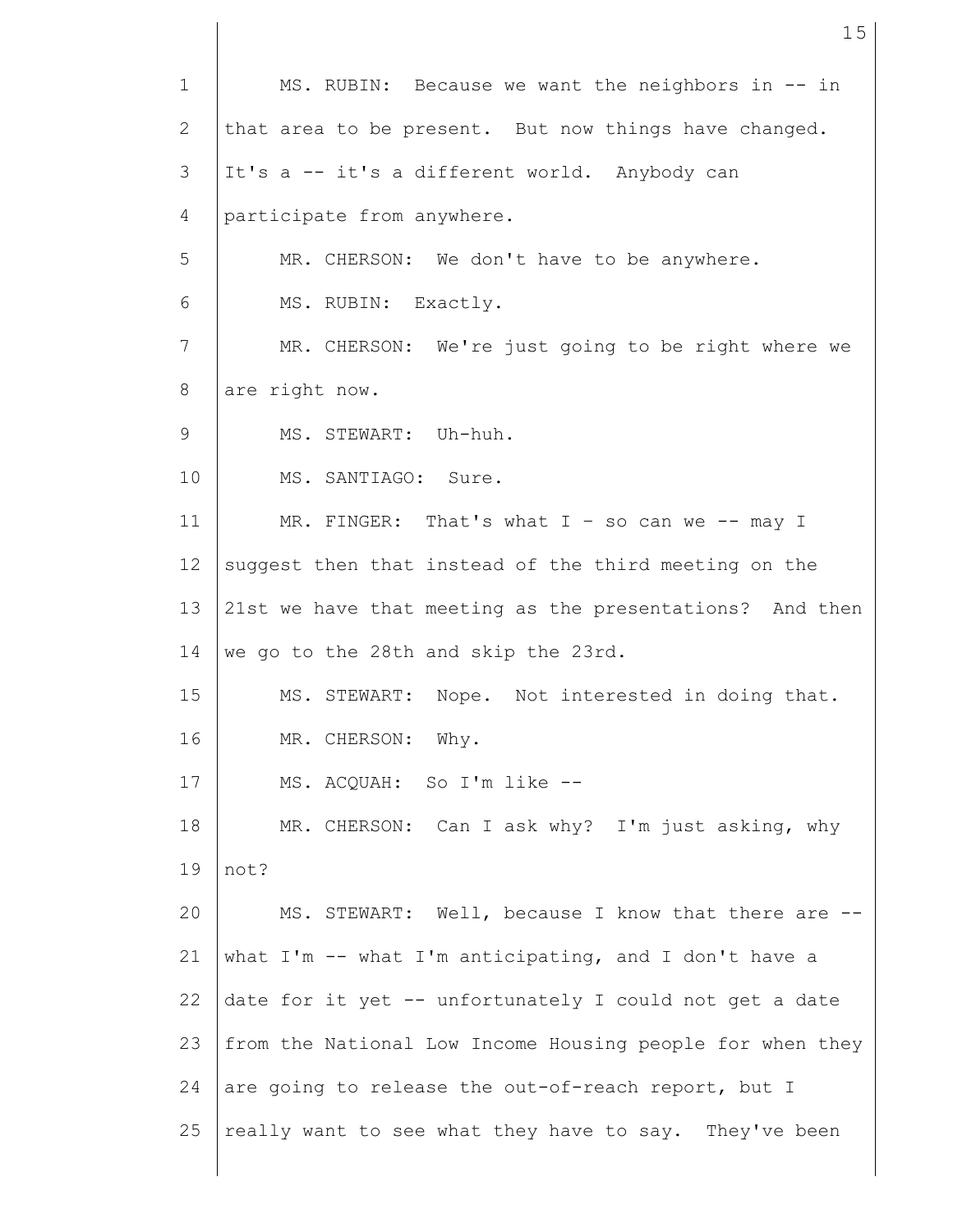1 2 3 4 5 6 7 8 9 10 11 12 13 14 15 16 17 18 19 20 21 22 23 24 25 tracking how the pandemic has been affecting the housing market and tenants. And I really would like to have the opportunity to hopefully have them release that information which is supposed to come out towards the end of the month of June in order to be able to include that in my presentation. MS. RUBIN: So Tamara -- MS. STEWART: I see. MS. RUBIN: -- are -- do you agree on having just two public hearings? MS. STEWART: We can get rid of the one on the 7th if you prefer. I don't have a problem with that. MS. RUBIN: Okay. MR. FINGER: I'd rather -- I'd rather get rid of the one on the 15th. And just go from the 7th to the 21st. MR. CHERSON: I have no preference. MR. FINGER: It's -- the Mondays are much better for me for whatever reason. So would you -- MS. RUBIN: Would you – do you agree with that, Tamara? MS. STEWART: If you would prefer to get rid of the one on the 15th, that's okay. MS. RUBIN: Yeah. MR. FINGER: All right. It's just -- MS. STEWART: So we would just do the 7th and then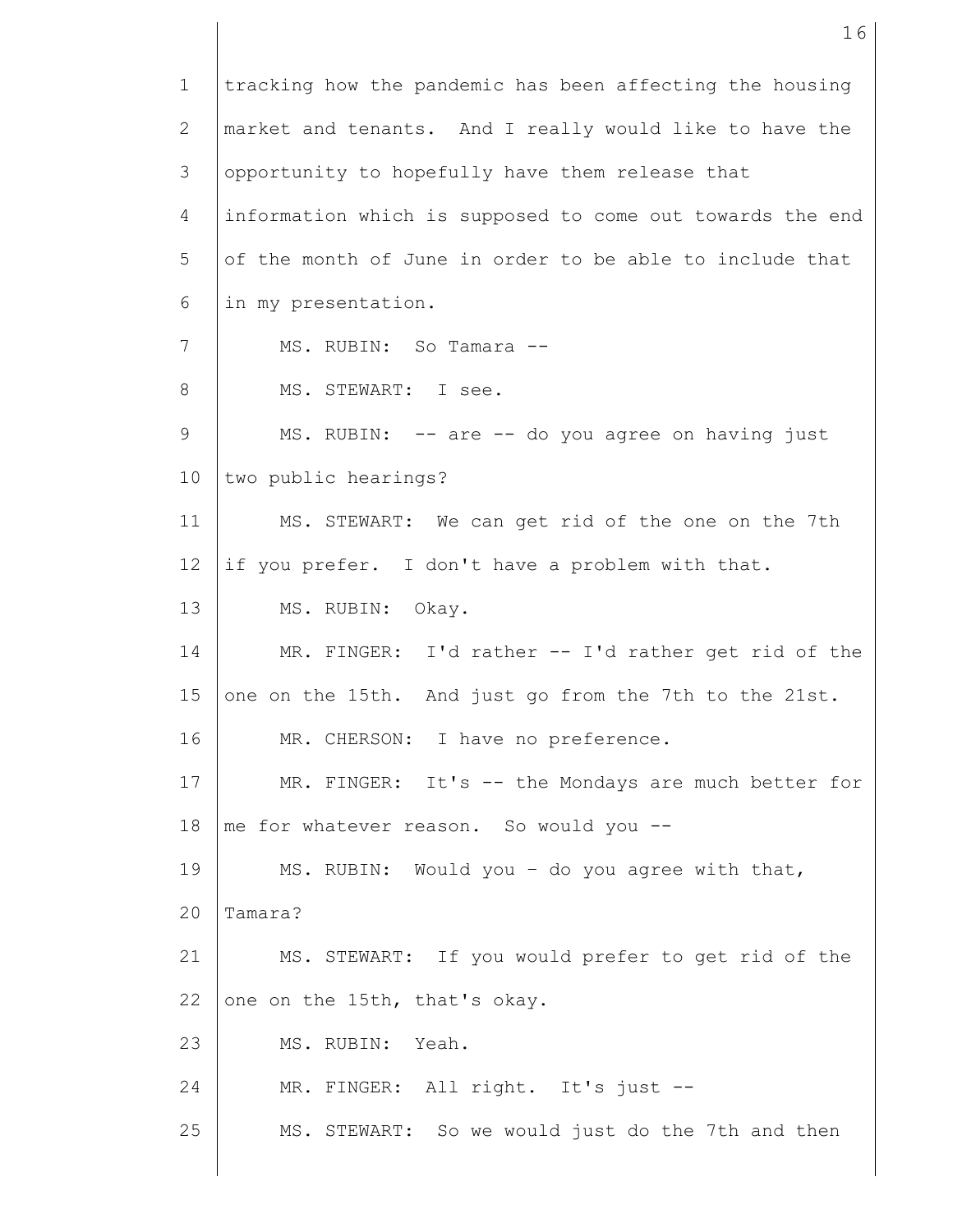1 2 3 4 5 6 7 8 9 10 11 12 13 14 15 16 17 18 19 20 21 22 23 24 25 the 21st? MS. RUBIN: Correct. MS. STEWART: For the public hearing? MS. RUBIN: Right. MR. FINGER: And 23rd for presentation. And 28th for the vote? MS. RUBIN: Yeah. MS. STEWART: Okay. MR. CHERSON: Makes sense. MS. STEWART: I'm willing to do that. MR. FINGER: And I think the -- the state ought to take our \$800 stipends that were saving them and get the full -- a good dinner. MR. CHERSON: You're --MS. STEWART: Pardon me, Peter. Is there any reason, from your understanding of, you know, schedules and everything why it might be problematic if we were to shorten the schedule? MR. STECKER: No. I was actually, you know, kind of thinking the same thing myself. Last year, if -- MS. STEWART: Okay. MR. STECKER: -- you'll recall, the first two meetings there weren't really too many speakers. The third meeting, it was several hours of speakers. So I don't -- I don't know if, you know, shortening it and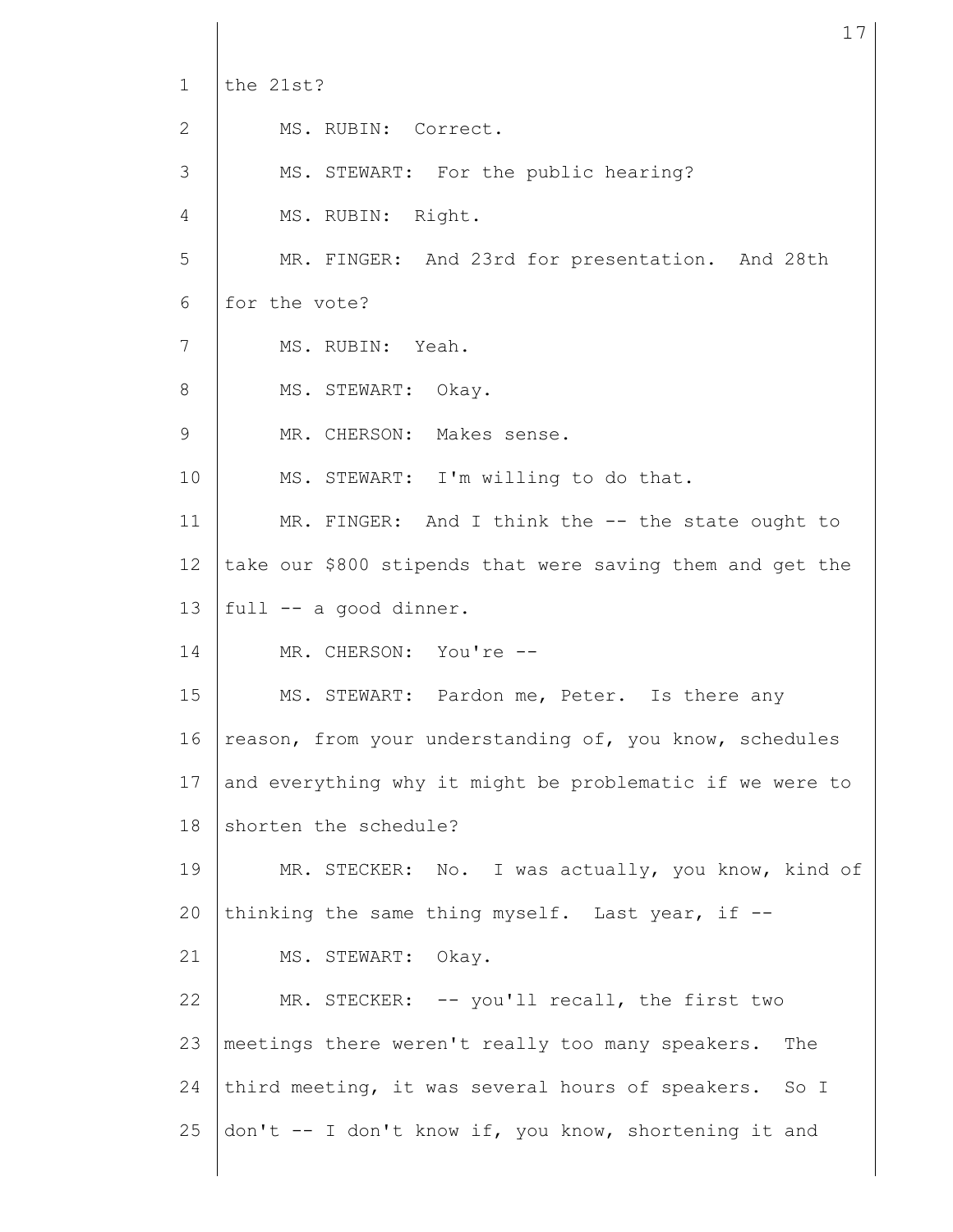1 2 3 4 5 6 7 8 9 10 11 12 13 14 15 16 17 18 19 20 21 22 23 24 25 only have two will change that. But in any event, you know -- MR. CHERSON: Could I just ask, Peter, if you -- if you don't mind, if you could check to -- and I don't know the answer  $-$  are we  $-$  it's always been three public meetings. Is there a requirement that there be three public meetings? MR. STECKER: No. I can tell you that I checked the -- the ETPA before we came on. MR. CHERSON: Okay. MR. STECKER: There's nothing in there that requires you to have a specific amount of public hearings. MR. CHERSON: Okay. Good. MR. STECKER: There's really no issue with deleting the one this year. And --MR. CHERSON: Oh. Good. MR. FINGER: Okay. Rockland only has one. MR. STECKER: Rockland has one. Nassau has two. So you'd be in line with what Nassau is doing this year. And they're doing theirs, you know, there -- there's - from what I've told -- I've been told, there's no possibility this is a proceeding anything other than Zoom. So it will be via Zoom. It's not going to be in-person hearing. So -- MR. CHERSON: Maybe next year.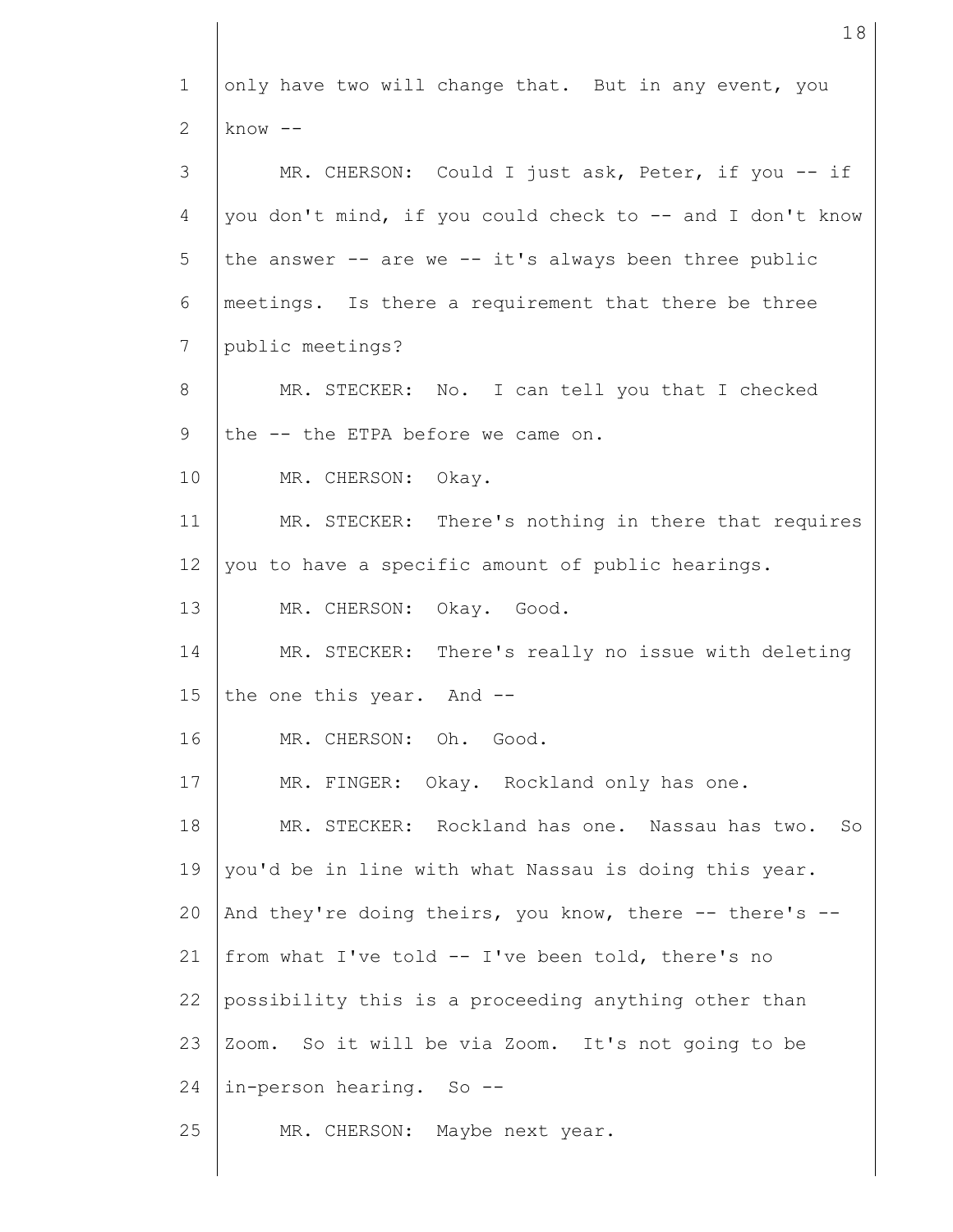| $\mathbf{1}$    | MR. STECKER: -- hopefully.                                |  |  |  |  |  |  |
|-----------------|-----------------------------------------------------------|--|--|--|--|--|--|
| 2               | MS. RUBIN: Yeah.                                          |  |  |  |  |  |  |
| 3               | MR. FINGER: Hopefully not.                                |  |  |  |  |  |  |
| 4               | MR. CHERSON: Hopefully. That would be -- if it's          |  |  |  |  |  |  |
| 5               | not we're in a lot more trouble than I thought.           |  |  |  |  |  |  |
| 6               | MS. STEWART: Okay. So for clar -- I'm sorry. For          |  |  |  |  |  |  |
| $7\phantom{.0}$ | clarification, are we having two public hearings or one?  |  |  |  |  |  |  |
| 8               | MS. RUBIN: Yes. Two.                                      |  |  |  |  |  |  |
| 9               | MR. STECKER: So my understanding is --                    |  |  |  |  |  |  |
| 10              | MS. RUBIN: So Peter can you --                            |  |  |  |  |  |  |
| 11              | MR. STECKER: -- public hearing one on the --              |  |  |  |  |  |  |
| 12              | MS. RUBIN: -- can you do a summary again, please?         |  |  |  |  |  |  |
| 13              | MR. STECKER: Sure.                                        |  |  |  |  |  |  |
| 14              | MS. RUBIN: Okay.                                          |  |  |  |  |  |  |
| 15              | MR. STECKER: My understanding is June 7th, public         |  |  |  |  |  |  |
| 16              | hearing number one; June 9th, research; June 21st, public |  |  |  |  |  |  |
| 17              | hearing number two; June 23rd presentation; June 28th,    |  |  |  |  |  |  |
| 18              | rebuttal and vote meeting.                                |  |  |  |  |  |  |
| 19              | MS. STEWART: Oh. Okay.                                    |  |  |  |  |  |  |
| 20              | MS. RUBIN: Yes.                                           |  |  |  |  |  |  |
| 21              | MS. ACQUAH: Okay.                                         |  |  |  |  |  |  |
| 22              | MS. RUBIN: And you're going to send an email out          |  |  |  |  |  |  |
| 23              | with that $-$                                             |  |  |  |  |  |  |
| 24              | MR. STECKER: Yeah. Sure.                                  |  |  |  |  |  |  |
| 25              | MR. FINGER: Well --                                       |  |  |  |  |  |  |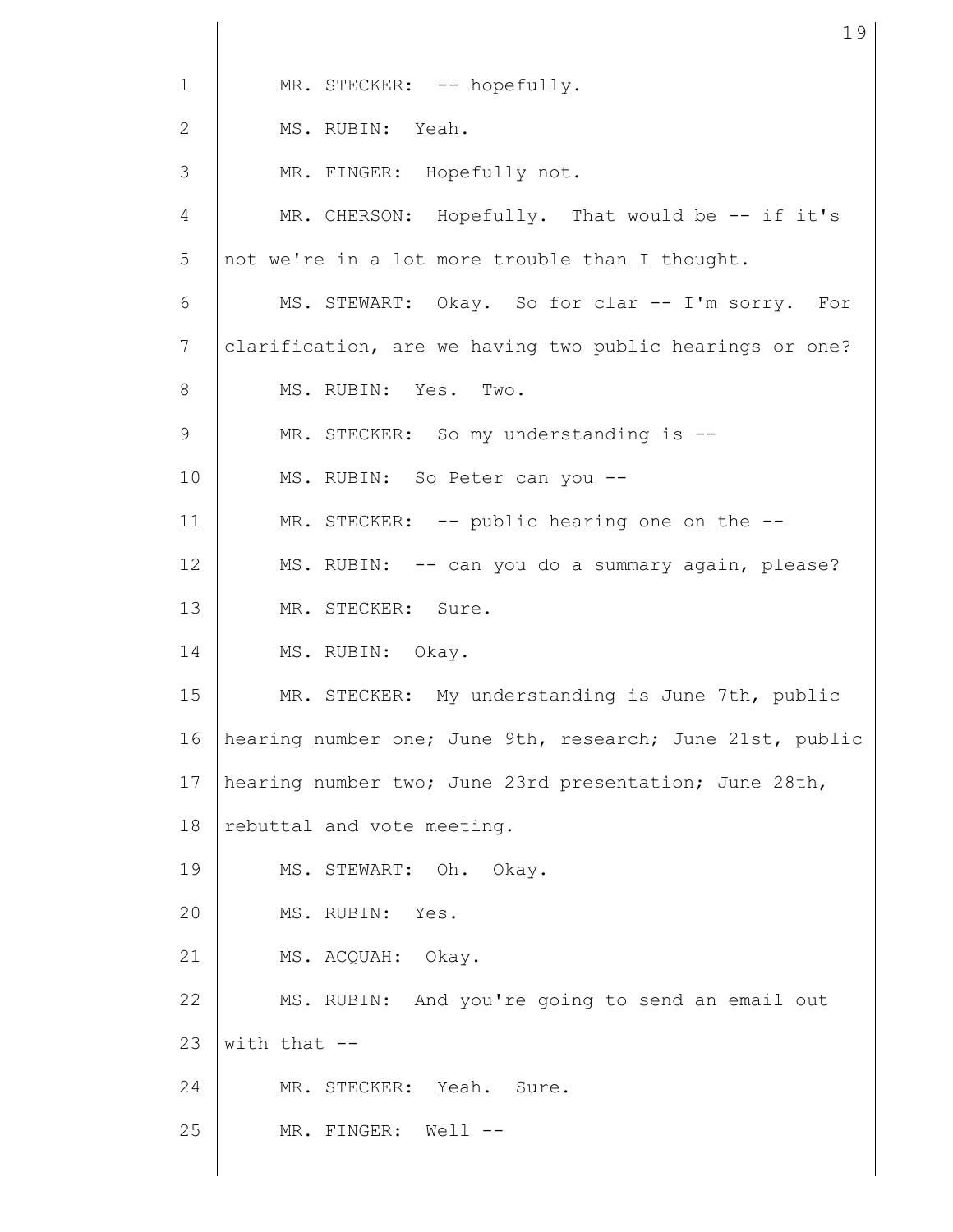| $\mathbf{1}$ | MR. STECKER: Well, I'm going to be putting together      |  |  |  |  |  |  |
|--------------|----------------------------------------------------------|--|--|--|--|--|--|
| 2            | the public notice which will -- it has to go out a few   |  |  |  |  |  |  |
| 3            | weeks before the meetings actually occur. But I can send |  |  |  |  |  |  |
| 4            | a summary to the board if you want -- if you want that   |  |  |  |  |  |  |
| 5            | too.                                                     |  |  |  |  |  |  |
| 6            | MS. RUBIN: Yes.                                          |  |  |  |  |  |  |
| 7            | MR. STECKER: Okay. Sure.                                 |  |  |  |  |  |  |
| 8            | MS. RUBIN: Please. And Eliot, that was a good            |  |  |  |  |  |  |
| 9            | point that you brought up. And I'm glad you --           |  |  |  |  |  |  |
| 10           | MR. CHERSON: Thank you.                                  |  |  |  |  |  |  |
| 11           | MS. STEWART: Uh-huh.                                     |  |  |  |  |  |  |
| 12           | MR. CHERSON: So motion to adjourn or what?               |  |  |  |  |  |  |
| 13           | Anything else?                                           |  |  |  |  |  |  |
| 14           | MS. STEWART: Oh dear.                                    |  |  |  |  |  |  |
| 15           | MS. RUBIN: Yes.                                          |  |  |  |  |  |  |
| 16           | MS. STEWART: Ready to say goodbye?                       |  |  |  |  |  |  |
| 17           | MR. CHERSON: We're all set? Right?                       |  |  |  |  |  |  |
| 18           | MR. STECKER: Yeah. Just one more thing --                |  |  |  |  |  |  |
| 19           | MS. RUBIN: Yes. I think so.                              |  |  |  |  |  |  |
| 20           | MR. STECKER: -- I haven't sent the voucher forms to      |  |  |  |  |  |  |
| 21           | the board yet. So I'll be sending those shortly to       |  |  |  |  |  |  |
| 22           | everyone. So you can sign those and get those back to    |  |  |  |  |  |  |
| 23           | me, please, like, with the past Board meetings.          |  |  |  |  |  |  |
| 24           | MS. RUBIN: Okay. Great.                                  |  |  |  |  |  |  |
| 25           | MS. ACQUAH: You got it, Peter.                           |  |  |  |  |  |  |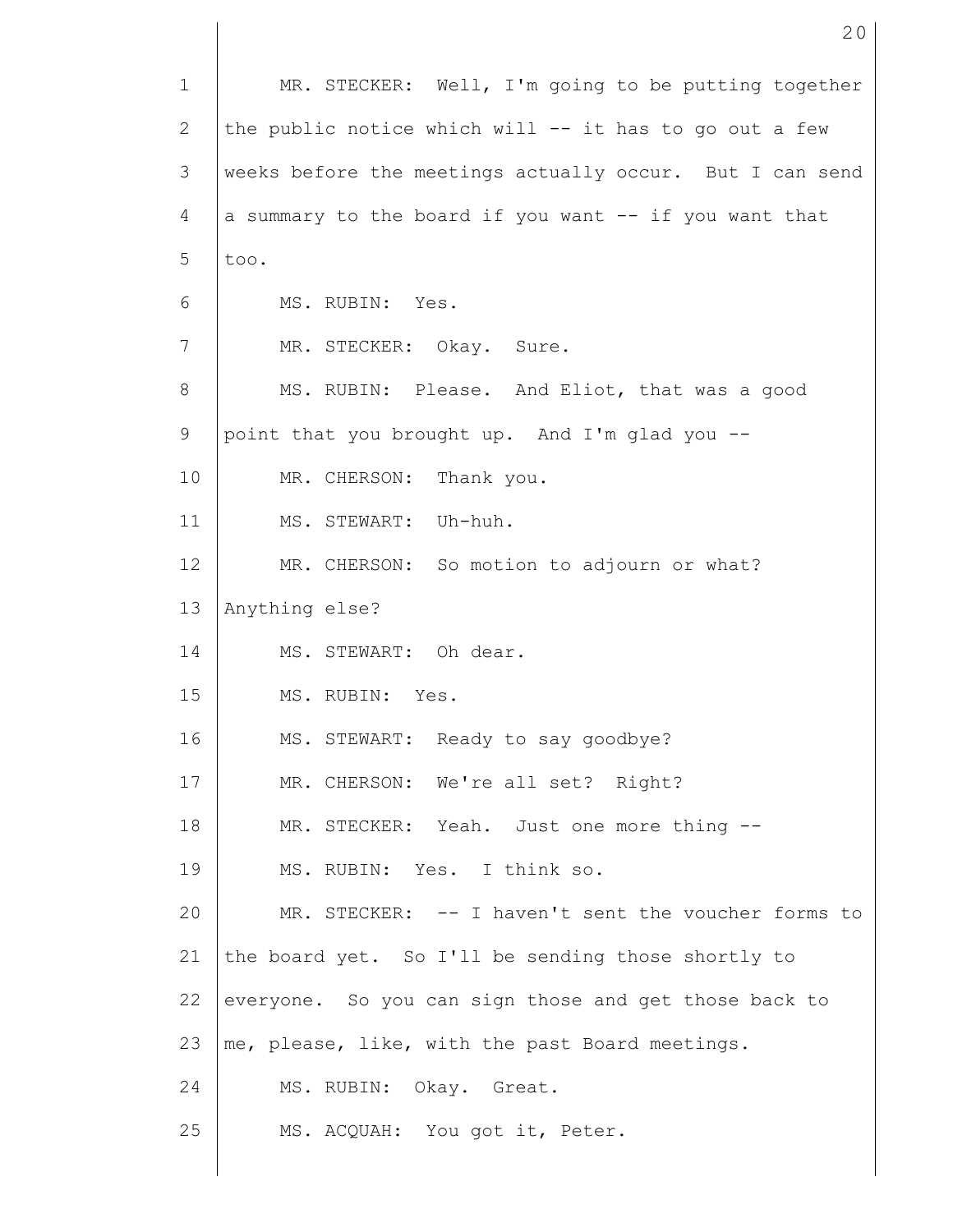| $\mathbf{1}$   | MS. STEWART: Thank you.                              |  |  |  |  |  |
|----------------|------------------------------------------------------|--|--|--|--|--|
| 2              | MR. CHERSON: Thank you, everybody.                   |  |  |  |  |  |
| 3              | MS. RUBIN: So do we have a motion to adjourn?        |  |  |  |  |  |
| 4              | MR. CHERSON: Motion to adjourn.                      |  |  |  |  |  |
| 5              | MS. ACQUAH: Motion to adjourn.                       |  |  |  |  |  |
| 6              | MS. STEWART: Second.                                 |  |  |  |  |  |
| $\overline{7}$ | MS. ACQUAH: Second.                                  |  |  |  |  |  |
| 8              | MS. RUBIN: This meeting is adjourned. Thank you,     |  |  |  |  |  |
| 9              | everybody.                                           |  |  |  |  |  |
| 10             | MS. ACQUAH: Everybody, stay well.                    |  |  |  |  |  |
| 11             | MS. STEWART: Thank you.                              |  |  |  |  |  |
| 12             | MR. FINGER: Stay safe and healthy, everybody.        |  |  |  |  |  |
| 13             | MS. RUBIN: We'll see you in June.                    |  |  |  |  |  |
| 14             | MR. CHERSON: See everybody in June. Hopefully by     |  |  |  |  |  |
| 15             | then everybody's vaccinated and we're on the road to |  |  |  |  |  |
| 16             | recovery.                                            |  |  |  |  |  |
| 17             | MS. STEWART: Recovery. Exactly.                      |  |  |  |  |  |
| 18             | MS. ACQUAH: There you go. Take care.                 |  |  |  |  |  |
| 19             | MS. STEWART: Stay healthy.                           |  |  |  |  |  |
| 20             | MS. RUBIN: Bye. Thank you, Peter.                    |  |  |  |  |  |
| 21             | MS. BARNES: All right. Good night, everybody.        |  |  |  |  |  |
| 22             | MS. RUBIN: Bye-bye.                                  |  |  |  |  |  |
| 23             | MR. FINGER: Bye everyone.                            |  |  |  |  |  |
| 24             | [END RECORDING]                                      |  |  |  |  |  |
| 25             |                                                      |  |  |  |  |  |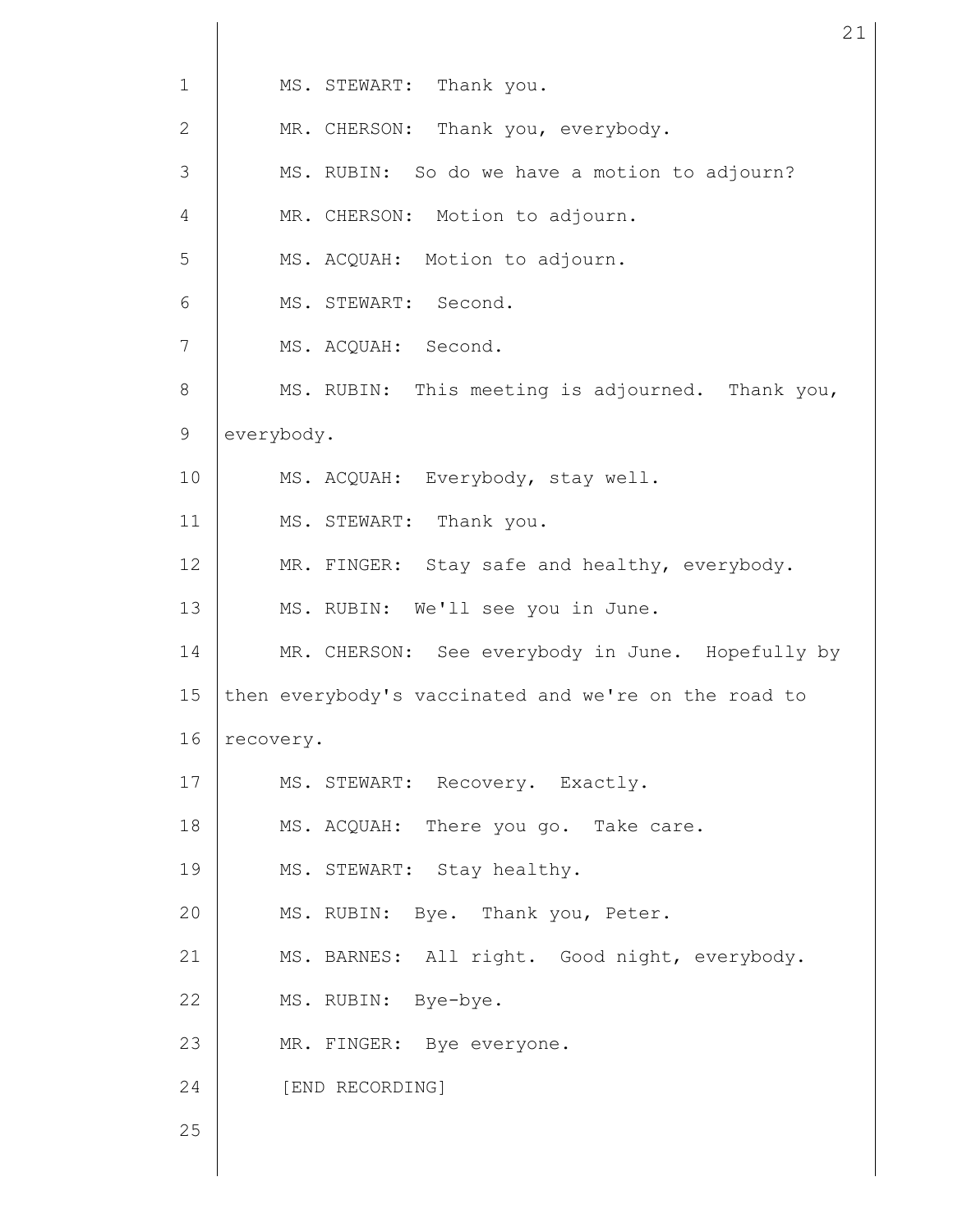| $\mathbf 1$     | CERTIFICATION                                         |  |  |  |  |
|-----------------|-------------------------------------------------------|--|--|--|--|
| $\mathbf{2}$    | The prior proceedings were transcribed from audio     |  |  |  |  |
| $\mathfrak{Z}$  | files and have been transcribed to the best of my     |  |  |  |  |
| $\overline{4}$  | ability. I further certify that I am not connected by |  |  |  |  |
| 5               | blood, marriage or employment with any of the parties |  |  |  |  |
| 6               | herein nor interested directly or indirectly in the   |  |  |  |  |
| $7\phantom{.0}$ | matter transcribed.                                   |  |  |  |  |
| $\,8\,$         |                                                       |  |  |  |  |
| 9               | Signature                                             |  |  |  |  |
| 10              | Anne Mansciel                                         |  |  |  |  |
| 11              |                                                       |  |  |  |  |
| 12              | Date May 1, 2021                                      |  |  |  |  |
| 13              |                                                       |  |  |  |  |
| 14              |                                                       |  |  |  |  |
| 15              |                                                       |  |  |  |  |
| 16              |                                                       |  |  |  |  |
| $17$            |                                                       |  |  |  |  |
| 18              |                                                       |  |  |  |  |
| 19              |                                                       |  |  |  |  |
| 20              |                                                       |  |  |  |  |
| 21              |                                                       |  |  |  |  |
| 22              |                                                       |  |  |  |  |
| 23              |                                                       |  |  |  |  |
| 24              |                                                       |  |  |  |  |
| 25              |                                                       |  |  |  |  |
|                 |                                                       |  |  |  |  |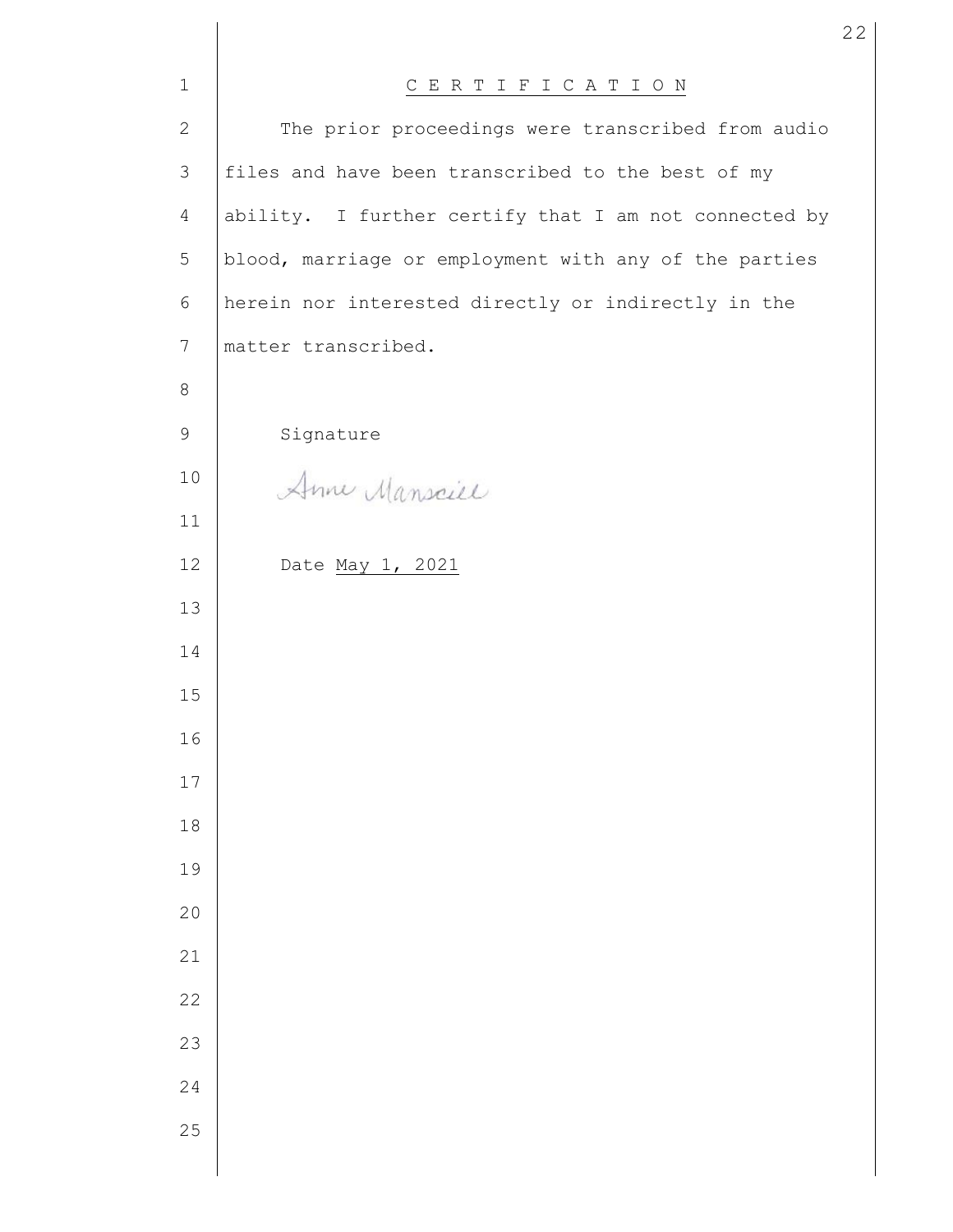#### **New York State HCR Board Meeting Westchester RGB Public Meeting March 4, 2021**

|                        | 5:1                     | care $(1)$               | 7:2;9:1;10:1;12:1,1   | everyone (2)            |
|------------------------|-------------------------|--------------------------|-----------------------|-------------------------|
| $\boldsymbol{\$}$      | appointments (1)        | 21:1                     | deadlock(1)           | 20:2;21:2               |
|                        | 4:1                     | chair $(3)$              | 6:4                   | exact(2)                |
|                        | approximately (1)       | 4:1,6;5:4                | dear(1)               | 5:2;8:1                 |
| \$800(1)               | 2:3                     | change $(2)$             | 20:1                  | Exactly $(2)$           |
| 17:1                   |                         |                          |                       |                         |
|                        | April (1)               | 7:1;18:1                 | deleting $(1)$        | 15:6;21:1               |
| L                      | 7:2                     | changed $(1)$            | 18:1                  | <b>Executive (1)</b>    |
|                        | area(1)                 | 15:2                     | depending $(1)$       | 2:1                     |
| [END (1)]              | 15:2                    | check $(1)$              | 12:1                  |                         |
| 21:2                   | argument(1)             | 18:4                     | determine (1)         | $\mathbf{F}$            |
| [START (1)]            | 12:1                    | checked (1)              | 2:1                   |                         |
| 2:1                    | assuming $(2)$          | 18:8                     | DHC(2)                | favor $(1)$             |
|                        | 14:1,9                  | Cherson (45)             | 9:2;10:1              | 6:7                     |
|                        | available (1)           | 3:2,2;7:2;8:1,6;9:1,1,   | different (2)         | February $(1)$          |
| $\mathbf{A}$           | 4:1                     | 1,2,9;10:1,1,2,5,9;11:8; | 10:1;15:3             | 5:1                     |
|                        |                         |                          |                       |                         |
| ability $(1)$          |                         | 12:1,1,5;13:1,1,2,3;     | dinner $(1)$          | few $(1)$               |
| 2:2                    | $\bf{B}$                | 14:2,6,9;15:1,1,5,7;     | 17:1                  | 20:2                    |
| able $(3)$             |                         | 16:1;17:1,9;18:1,1,1,2,  | directive (1)         | final $(1)$             |
| 4:2;5:2;16:5           | back(1)                 | 3;19:4;20:1,1,1;21:1,2,  | 2:1                   | 13:5                    |
| absolute $(2)$         | 20:2                    | $\overline{4}$           | done $(2)$            | fine $(3)$              |
| 7:1;8:9                | <b>BADRU(2)</b>         | choice (1)               | 6:2;9:1               | 9:2;12:5;13:2           |
|                        | 3:1,9                   | 8:2                      |                       | Finger $(41)$           |
| acceptable(1)          | <b>BARNES</b> (11)      | char(1)                  | E                     | 3:2,2;5:9;6:1,2;7:1,1,  |
| $4:\bar{2}$            |                         | 19:6                     |                       |                         |
| accommodations (1)     | 3:1,1,1;6:1;9:2,8;      |                          |                       | 2,6;8:1,2,2;9:1,1,1,4;  |
| 2:1                    | 11:4;12:2,2;14:5;21:2   | clarification (1)        | earliest $(5)$        | 10:1,1,7;11:1,1,1,1,2;  |
| <b>ACQUAH (19)</b>     | based $(1)$             | 19:7                     | 5:2;6:2;7:1,1;8:9     | 12:1,4,6;13:1,1,2;15:1; |
| 3:1,7,8;9:2;10:1,1,2,  | 6:2                     | commencing (1)           | early $(2)$           | 16:1,1,2;17:1,5;18:1;   |
| 2;11:7;13:1,8;14:4;    | become (1)              | 2:1                      | 5:1;8:1               | 19:2,3;21:1,2           |
|                        | 7:2                     | comment (1)              | Eddie $(3)$           | first $(10)$            |
| 15:1;19:2;20:2;21:1,1, | begins $(1)$            | 5:8                      | 3:1,1,1               | 2:6;8:1,2;11:1,3,3,5;   |
| 5,7                    | 5:1                     | comments (1)             | efficient $(1)$       | 13:2;14:2;17:2          |
| Actually (3)           |                         |                          |                       |                         |
| 7:1;17:1;20:3          | begun $(1)$             | 4:1                      | 7:2                   | five $(1)$              |
| adjourn (4)            | 5:1                     | committee (2)            | effort(1)             | 6:1                     |
| 20:1;21:3,4,5          | bet(1)                  | 4:1;5:5                  | 2:1                   | followed (1)            |
| adjourned $(1)$        | 10:1                    | computerized (2)         | ELIOT <sub>(6)</sub>  | 13:1                    |
| 21:8                   | better $(5)$            | 7:2,3                    | 3:2,2;7:2;14:2,2;20:8 | forms $(1)$             |
|                        | 8:1;11:2,2;13:4;16:1    | concerned (1)            | Elsa $(5)$            | 20:2                    |
| adjustment $(1)$       | Board $(15)$            | 6:1                      | 2:2,7,8;4:5;14:7      | four $(1)$              |
| 2:1                    | 2:1,4;4:1,1,1,6;5:1;    | conducting (1)           | else $(2)$            | 6:1                     |
| affecting (1)          | 6:1,6;7:1;8:1,1;20:2,2, | 2:1                      | 5:7;20:1              | frank $(1)$             |
| 16:1                   |                         |                          |                       |                         |
| Afterwards (1)         | 4                       | conversation (1)         | email $(1)$           | 10:1                    |
| 2:2                    | bring $(2)$             | 7:1                      | 19:2                  | full $(1)$              |
| again $(3)$            | 4:1;7:1                 | correctly (1)            | end $(2)$             | 17:1                    |
| 8:1;10:2;19:1          | brought $(1)$           | 7:2                      | 3:4;16:4              |                         |
| agree $(3)$            | 20:9                    | County $(2)$             | especially $(1)$      | G                       |
| 9:1;16:1,9             | busy(1)                 | 2:1,4                    | 14:1                  |                         |
|                        | 12:8                    | course(1)                | establish $(1)$       | Glad(3)                 |
| Agreed $(2)$           | Bye $(2)$               | 14:1                     | 4:7                   | 3:2,3:20:9              |
| 13:8,9                 | 21:2,2                  | <b>COVID-19 (1)</b>      | ETPA $(2)$            |                         |
| agreement $(1)$        |                         |                          |                       | Good (12)               |
| 13:1                   | Bye-bye $(1)$           | 2:1                      | 2:1;18:9              | 2:2,2;8:2;11:2,2;       |
| ahead (1)              | 21:2                    | crazy(1)                 | Evelyn $(2)$          | 12:1,2;17:1;18:1,1;     |
| 14:8                   |                         | 7:4                      | 4:1,2                 | 20:8:21:2               |
| although $(1)$         | $\mathbf C$             |                          | even $(2)$            | goodbye (1)             |
| 7:3                    |                         | D                        | 6:3;14:2              | 20:1                    |
|                        | calendar $(1)$          |                          | evening $(2)$         | governor's (1)          |
| always $(2)$           | 12:7                    | date(5)                  | 2:2,2                 | 2:9                     |
| 5:1;18:5               |                         |                          | event $(1)$           |                         |
| among(1)               | came $(1)$              | 5:2;6:1;8:1;15:2,2       |                       | Great(1)                |
| 2:1                    | 18:9                    | dates $(2)$              | 18:1                  | 20:2                    |
| amount(1)              | can(16)                 | 2:1;12:2                 | everybody $(8)$       | guess $(5)$             |
| 18:1                   | 5:1;7:1;9:5,6;12:1;     | day $(6)$                | 2:2;4:9;21:1,1,1,2,2, | 4:1;5:1;6:2;7:1;10:2    |
| anticipating $(1)$     | 13:1;14:1;15:1,1,3;     | 9:9;10:1;11:1;12:1,1,    | 9                     | guideline (1)           |
| 15:2                   | 16:1;18:8;19:1,1;20:2,  |                          | Everybody's (2)       | 2:1                     |
|                        | 3                       | days $(5)$               | 10:1;21:1             | Guidelines (3)          |
| appointed $(1)$        |                         |                          |                       |                         |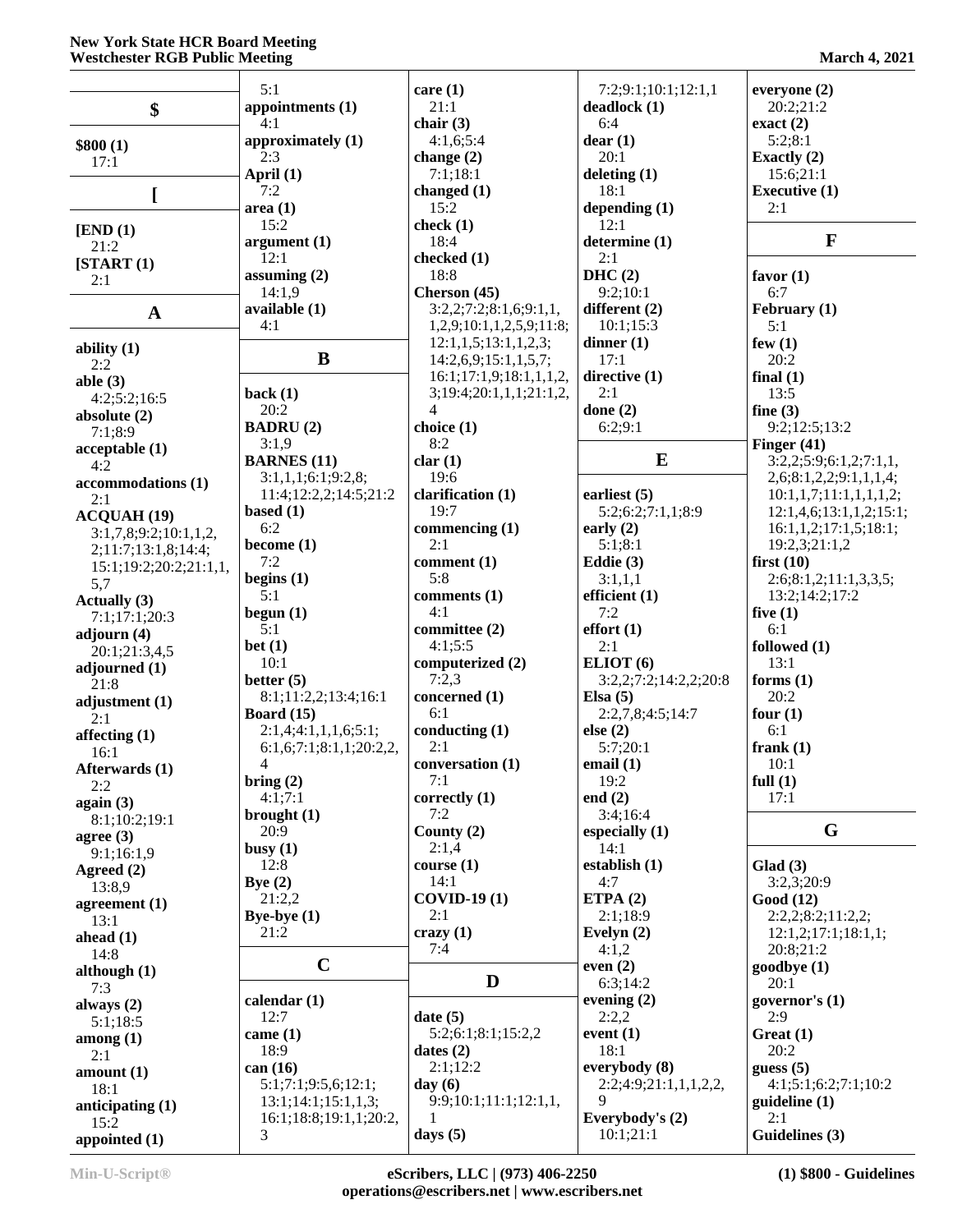# **New York State HCR Board Meeting Westchester RGB Public Meeting**

| 2:1,4;4:1            | 4:1                      | leave $(1)$             | meetings $(11)$     | Nor $(1)$              |
|----------------------|--------------------------|-------------------------|---------------------|------------------------|
| Guy(2)               | include (1)              | 13:2                    | 2:1,5;8:1,2;14:1,2; | 9:2                    |
| 5:1,1                | 16:5                     | leaves $(1)$            | 17:2;18:6,7;20:2,3  | notice $(1)$           |
| gays(2)              | Income $(1)$             | 12:6                    | member $(5)$        | 20:2                   |
| 8:1;13:1             | 15:2                     | left(2)                 | 4:1,5;5:1;6:1,1     | notices $(1)$          |
|                      | Indiscernible (4)        | 12:8;13:1               | members (3)         | 5:1                    |
| H                    | 10:4;11:4;13:1,1         | Legislators (1)         | 2:1;6:1,7           | number(9)              |
|                      | individual $(1)$         | 4:1                     |                     | 6:3;10:2,2;11:1,1,2,   |
|                      |                          |                         | <b>Memorial</b> (1) |                        |
| hand $(2)$           | 4:2                      | less (2)                | 10:1                | 2;19:1,1               |
| 2:2,7                | information (1)          | 6:1;7:2                 | mentioned (1)       | numbers $(1)$          |
| handy $(1)$          | 16:4                     | light $(1)$             | 6:1                 | 5:1                    |
| 4:9                  | informs $(1)$            | 3:4                     | might(1)            |                        |
| happen $(1)$         | 5:1                      | line $(1)$              | 17:1                | $\mathbf 0$            |
| 5:2                  | in-person $(1)$          | 18:1                    | mind(1)             |                        |
| happening $(1)$      | 18:2                     | listen $(1)$            | 18:4                | objection $(1)$        |
| 7:1                  | instead $(1)$            | 2:1                     | mitigate $(1)$      | 9:2                    |
|                      | 15:1                     | little $(1)$            | 2:1                 |                        |
| happens (1)          |                          |                         |                     | obviously (2)          |
| 7:1                  | Instructions (1)         | 10:1                    | Monday (5)          | 13:1;14:1              |
| HCRs(1)              | 2:1                      | live $(1)$              | 10:2,2;12:1,1,1     | occur(1)               |
| 2:2                  | interested (1)           | 14:1                    | Mondays (2)         | 20:3                   |
| healthy $(3)$        | 15:1                     | long(1)                 | 11:2;16:1           | October (1)            |
| 3:4;21:1,1           | interim $(1)$            | 4:2                     | money $(1)$         | 2:1                    |
| hear $(3)$           | 4:1                      | longer $(1)$            | 10:1                | office $(1)$           |
| 3:2;5:1;13:2         | interview (1)            | 7:1                     | month $(3)$         | 10:1                   |
| heard $(1)$          | 4:2                      | lot(2)                  | 4:8,9;16:5          | once $(1)$             |
| 7:1                  | into $(1)$               | 14:1:19:5               | months $(1)$        | 4:2                    |
|                      |                          |                         |                     |                        |
| hearing $(18)$       | 14:1                     | Low(1)                  | 7:3                 | one (17)               |
| 5:1;10:2;11:1,1,1,5, | introduction (1)         | 15:2                    | more $(4)$          | 6:1;10:2,2;12:1,9;     |
| 6,7,8,9;13:2;14:1,2; | 2:6                      |                         | 7:2;10:1;19:5;20:1  | 13:1;14:2;16:1,1,2;    |
| 17:3;18:2;19:1,1,1   | involvement (1)          | M                       | motion $(5)$        | 18:1,1,1;19:1,1,7;20:1 |
| hearings $(7)$       | 7:1                      |                         | 9:4;20:1;21:3,4,5   | online $(1)$           |
| 2:1;8:2;9:5;10:2;    | issue(1)                 | Mae $(3)$               | move $(5)$          | 6:2                    |
|                      |                          |                         |                     |                        |
|                      |                          |                         |                     |                        |
| 16:1;18:1;19:7       | 18:1                     | 3:1,1,1                 | 6:5;8:2,2;9:2,2     | only $(6)$             |
| $\text{held}(1)$     |                          | $main(1)$               | Mt(1)               | 4:1;5:9;12:6,7;18:1,1  |
| 5:2                  | ${\bf J}$                | 8:2                     | 14:1                | opportunity $(1)$      |
| Hello $(1)$          |                          | majority $(3)$          | much(2)             | 16:3                   |
| 3:1                  | June $(31)$              | 6:1,6,8                 | 7:1;16:1            | Order $(3)$            |
| herself $(1)$        | 2:5;4:1,8;5:2,2,3;6:1,   | Makes $(1)$             | myself(1)           | 2:1;6:5;16:5           |
| 3:1                  | 1,2;7:1;8:1,2,2,7;9:2,3, | 17:9                    | 17:2                | ought $(1)$            |
| Hey(1)               | 5;13:2,2;14:1,1,2,3;     | $\text{many}(5)$        |                     | 17:1                   |
| 7:2                  | 16:5;19:1,1,1,1,1;21:1,  | 12:1;14:1,1,1;17:2      | ${\bf N}$           | out $(10)$             |
|                      |                          |                         |                     |                        |
| Hi(2)                | $\mathbf{1}$             | March $(2)$             |                     | 4:1,2;5:1,1,1;6:2;7:9; |
| 3:1,1                |                          | 2:3;5:1                 | Nassau (2)          | 16:4;19:2;20:2         |
| hold(2)              | $\mathbf K$              | market(1)               | 18:1,1              | out-of-reach (1)       |
| 5:2;6:2              |                          | 16:2                    | National (1)        | 15:2                   |
| hope $(1)$           | keep(1)                  | $\text{masks}$ (1)      | 15:2                | over $(4)$             |
| 4:8                  | 2:1                      | 10:1                    | need(2)             | 2:2,7;4:2,2            |
| hopefully $(5)$      | Kenneth $(2)$            | matter $(1)$            | 4:1;9:9             | owners $(1)$           |
| 16:3;19:1,3,4;21:1   | 3:2,2                    | 14:1                    | neighbors (1)       | 6:2                    |
| hopes $(1)$          | Kenny (1)                | May $(4)$               | 15:1                |                        |
| 7:1                  | 7:2                      | 7:1;10:1;14:1;15:1      | Neither $(1)$       | ${\bf P}$              |
| hoping $(1)$         |                          | maybe $(4)$             | 9:2                 |                        |
|                      | $\operatorname{kind}(1)$ |                         |                     |                        |
| 10:1                 | 17:1                     | 7:1;10:9,9;18:2         | New $(6)$           | pandemic (1)           |
| hours $(1)$          |                          | means $(2)$             | 2:1;4:1,1;7:2;8:1;  | 16:1                   |
| 17:2                 | L                        | 7:2,3                   | 14:1                | Pardon (1)             |
| housing $(3)$        |                          | meet $(1)$              | next(3)             | 17:1                   |
| 2:1;15:2;16:1        | <b>LAMONT</b> (2)        | 8:1                     | 7:1;11:1;18:2       | participate (1)        |
|                      | 3:1,9                    | meeting $(26)$          | nice(1)             | 15:4                   |
| I                    | last(7)                  | 2:1,2,2,4;4:1,7;5:2,2;  | 2:2                 | participating (1)      |
|                      | 4:1;5:2;8:1;12:2;        | 6:2;7:1;8:1,6,9;9:2;    | night(2)            | 14:1                   |
| idea $(1)$           | 13:1;14:1;17:2           | 11:6; 12:2, 2; 13:1, 2; | 13:1;21:2           | pass(1)                |
| 12:2                 |                          | 14:1,9;15:1,1;17:2;     | Nope $(3)$          | 6:9                    |
| important (1)        | leases $(1)$<br>2:1      | 19:1;21:8               | 11:1,2;15:1         | past (3)               |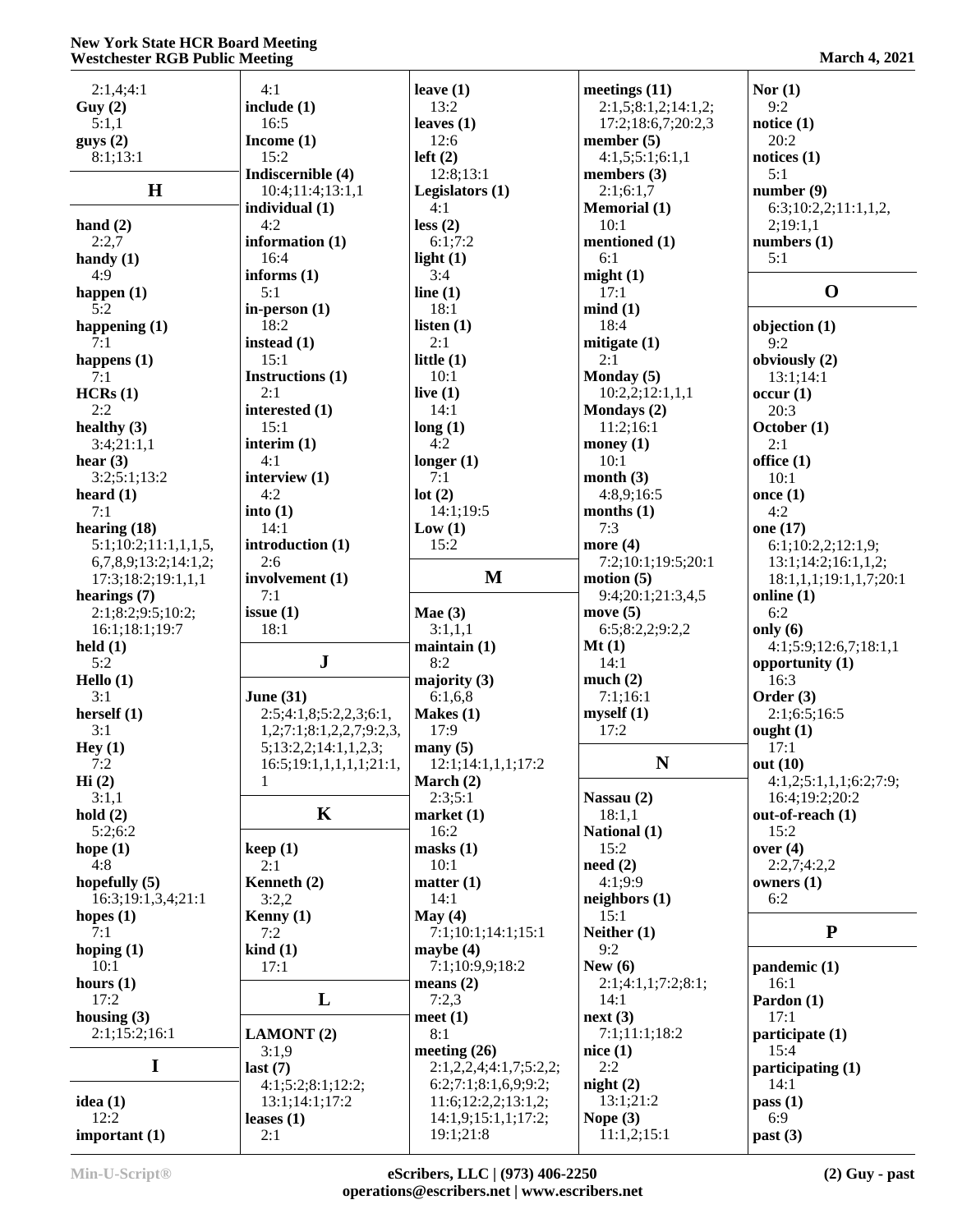# **New York State HCR Board Meeting Westchester RGB Public Meeting March 4, 2021**

| 5:2;9:1;20:2              | 2:1,1,1,2,4;4:5;11:1,    | rid(3)                   | 17:2                         | 5:1                 |
|---------------------------|--------------------------|--------------------------|------------------------------|---------------------|
| peace $(1)$               | 1,1,5,8,9;13:2;14:1,2,2; | 16:1,1,2                 | shorten $(1)$                | suggest $(1)$       |
| 8:3                       | 16:1;17:3;18:1,5,7;      | right $(18)$             | 17:1                         | 15:1                |
|                           |                          |                          |                              |                     |
| people(6)                 | 19:1,1,1,7;20:2          | 3:1;7:2;8:2,2,5;9:1;     | shortening $(1)$             | suggesting $(1)$    |
| 6:3;9:5;12:1;14:1,1;      | pursuant $(1)$           | 10:1,5;11:2;12:1;13:2,   | 17:2                         | 9:1                 |
| 15:2                      | 2:1                      | 2;15:7,8;16:2;17:4;      | shorter $(1)$                | suggestion $(1)$    |
|                           |                          |                          |                              |                     |
| period(1)                 | put(1)                   | 20:1:21:2                | 14:1                         | 7:1                 |
| 5:1                       | 7:4                      | road $(1)$               | shortly $(1)$                | summary $(2)$       |
|                           |                          | 21:1                     | 20:2                         |                     |
| person (1)                | putting $(1)$            |                          |                              | 19:1;20:4           |
| 3:2                       | 20:1                     | Rochelle (1)             | sign(1)                      | supposed $(3)$      |
| PETER <sub>(9)</sub>      |                          | 14:1                     | 20:2                         | 3:1;7:2;16:4        |
|                           |                          |                          |                              |                     |
| 2:2;4:1;5:9;8:4;17:1;     | $\mathbf R$              | Rockland (2)             | Silly $(1)$                  | sure $(6)$          |
| 18:3;19:1;20:2;21:2       |                          | 18:1,1                   | 10:5                         | 5:2;12:2;15:1;19:1, |
|                           | rates $(1)$              |                          |                              |                     |
| phone(1)                  |                          | roll(1)                  | simply $(1)$                 | 2;20:7              |
| 3:1                       | 2:1                      | 3:6                      | 6:9                          | survey $(1)$        |
| physical (1)              | rather $(2)$             | RUBIN(62)                | skip $(1)$                   | 6:2                 |
|                           |                          |                          |                              |                     |
| 14:1                      | 16:1,1                   | 2:2,8;3:1,2,2,9;4:1,3    | 15:1                         | surveys $(1)$       |
| physically (1)            | reach $(1)$              | 5,5;5;4,7;6;1,1;8;1,2,2; | someone (2)                  | 5:1                 |
| 14:2                      | 7:8                      |                          | 4:2;6:1                      |                     |
|                           |                          | 9:1,1,1,2,7;10:1,3,8;    |                              | sync $(1)$          |
| places $(1)$              | reached $(2)$            | 11:2,3,6;12:1,2,3;13:4,  | sorry $(2)$                  | 4:1                 |
| 14:1                      | 4:1,2                    | 7;14:2,8;15:1,6;16:1,1,  | 3:1;19:6                     |                     |
|                           |                          |                          |                              | T                   |
| Plains $(1)$              | read $(1)$               | 2,7,9;17:2,4,7;19:1,1,1, | Sounds (2)                   |                     |
| 14:1                      | 2:6                      | 2,2,2,8;20:1,1,2,6,8;    | 11:2;12:2                    |                     |
| please $(3)$              | Ready $(1)$              | 21:1,2,2,3,8             | speakers (2)                 | tabulations (1)     |
|                           |                          |                          |                              |                     |
| 19:1;20:2,8               | 20:1                     |                          | 17:2,2                       | 6:2                 |
| point(6)                  | really $(4)$             | S                        | specific $(1)$               | TAMARA (4)          |
|                           |                          |                          |                              |                     |
| 5:2,3;7:1,7;14:2;20:9     | 15:2;16:2;17:2;18:1      |                          | 18:1                         | 3:1;4:3;16:2,7      |
| possibility (2)           | reason (2)               | safe $(2)$               | spread $(1)$                 | teleconference (1)  |
| 6:3;18:2                  | 16:1;17:1                | 2:1;21:1                 | 2:1                          | 2:1                 |
|                           |                          |                          |                              |                     |
| possible(1)               | reasons(1)               | same $(4)$               | stands $(1)$                 | tenants $(2)$       |
| 8:1                       | 14:1                     | 5:1,2;8:1;17:2           | 5:3                          | 14:1;16:2           |
|                           |                          |                          |                              |                     |
| posted $(1)$              | rebuttal (6)             | Samuels (2)              | start $(1)$                  | terms $(1)$         |
| 2:2                       | 12:2,2;13:1,5;14:3;      | 4:2;5:6                  | 9:5                          | 6:2                 |
| prefer $(2)$              | 19:1                     | Santiago (10)            | started $(1)$                | theirs $(1)$        |
|                           |                          |                          |                              |                     |
| 16:1,2                    | recall $(1)$             | 4:1,2;5:2;6:1;9:2;       | 5:1                          | 18:2                |
| preference <sub>(1)</sub> | 17:2                     | 10:1;11:2,9;13:9;15:1    | state $(1)$                  | therefore $(1)$     |
| 16:1                      | recap(1)                 |                          | 17:1                         | 5:2                 |
|                           |                          | saving $(1)$             |                              |                     |
| present(3)                | 13:2                     | 17:1                     | station $(2)$                | thinking $(1)$      |
| 3:8;4:4;15:2              | recollection (1)         | saying $(3)$             | 13:1,2                       | 17:2                |
|                           |                          |                          |                              |                     |
| presentation (9)          | 14:1                     | 7:1;8:8;10:5             | Stay $(3)$                   | third $(3)$         |
| 5:1;6:2;12:1,2,2;         | <b>RECORDING</b> ] (2)   | schedule $(3)$           | 21:1,1,1                     | 14:2;15:1;17:2      |
| 14:2;16:6;17:5;19:1       | 2:1;21:2                 | 2:1;4:9;17:1             | <b>STECKER (41)</b>          | thought $(2)$       |
|                           |                          |                          |                              |                     |
| presentations (2)         | Recovery (2)             | schedules (1)            | 2:2,9;3:1,1;4:1;5:1,6;       | 14:6:19:5           |
| 14:2;15:1                 | 21:1,1                   | 17:1                     | 6:1,1,2,2,5;7:5,8;8:1,1,     | three $(6)$         |
| previous <sub>1</sub>     | release $(2)$            | scheduling $(2)$         | 2,2,5,8;9:2;10:2;11:1;       | 10:2;11:1,2;14:2;   |
|                           |                          |                          |                              |                     |
| 5:2                       | 15:2;16:3                | 2:5;4:8                  | 12:2;13:2;17:1,2;18:1,       | 18:5,6              |
| probably $(4)$            | remember $(2)$           | second $(6)$             | 1,1,8;19:1,1,1,1,2,9;        | together $(2)$      |
|                           |                          |                          |                              |                     |
| 3:1;8:1;10:1,1            | 7:2,2                    | 5:2;9:8;14:1,6;21:6,7    | 20:1,1,2,7                   | 7:4;20:1            |
| problem(3)                | Rent $(4)$               | seem $(1)$               | <b>STEWART (36)</b>          | told(2)             |
| 7:1;10:2;16:1             | 2:1,1,4;4:1              | 8:1                      | 3:1;4:3,4;11:1,1,2,2,        | 18:2,2              |
|                           |                          |                          |                              |                     |
| problematic $(1)$         | report $(1)$             | send $(2)$               | 5; 12: 1, 1, 1; 13: 1, 1, 6; | topic $(1)$         |
| 17:1                      | 15:2                     | 19:2;20:3                | 15:1,2,9;16:1,2,2,8;         | 6:1                 |
| procedureding(1)          | requested $(1)$          | sending $(1)$            | 17:1,1,2,3,8;19:1,6;         | tough $(1)$         |
|                           |                          |                          |                              |                     |
| 18:2                      | 7:9                      | 20:2                     | 20:1,1,1;21:1,1,1,1,6        | 3:1                 |
| process(2)                | requirement $(1)$        | sense $(2)$              | stick $(1)$                  | towards $(1)$       |
|                           |                          |                          | 9:1                          |                     |
| 4:2;5:1                   | 18:6                     | 14:1;17:9                |                              | 16:4                |
| progress <sub>1</sub> )   | requires $(1)$           | sent $(2)$               | still $(5)$                  | tracking $(1)$      |
| 4:2                       | 18:1                     | 4:2;20:2                 | 6:1,2;7:1;13:1,1             | 16:1                |
|                           |                          |                          |                              |                     |
| propose(1)                | research $(10)$          | September (1)            | stipends $(1)$               | train $(1)$         |
| 10:2                      | 5:1,2,2;6:2;7:1;8:9;     | 2:1                      | 17:1                         | 13:1                |
|                           |                          |                          | subject $(1)$                | trains $(1)$        |
| proposing $(1)$           | 9:2,5;13:2;19:1          | set $(4)$                |                              |                     |
| 8:7                       | response(1)              | 8:1,1,1;20:1             | 2:1                          | 13:2                |
| public (26)               | 2:9                      | several $(1)$            | submission (1)               | transcribed (1)     |
|                           |                          |                          |                              |                     |